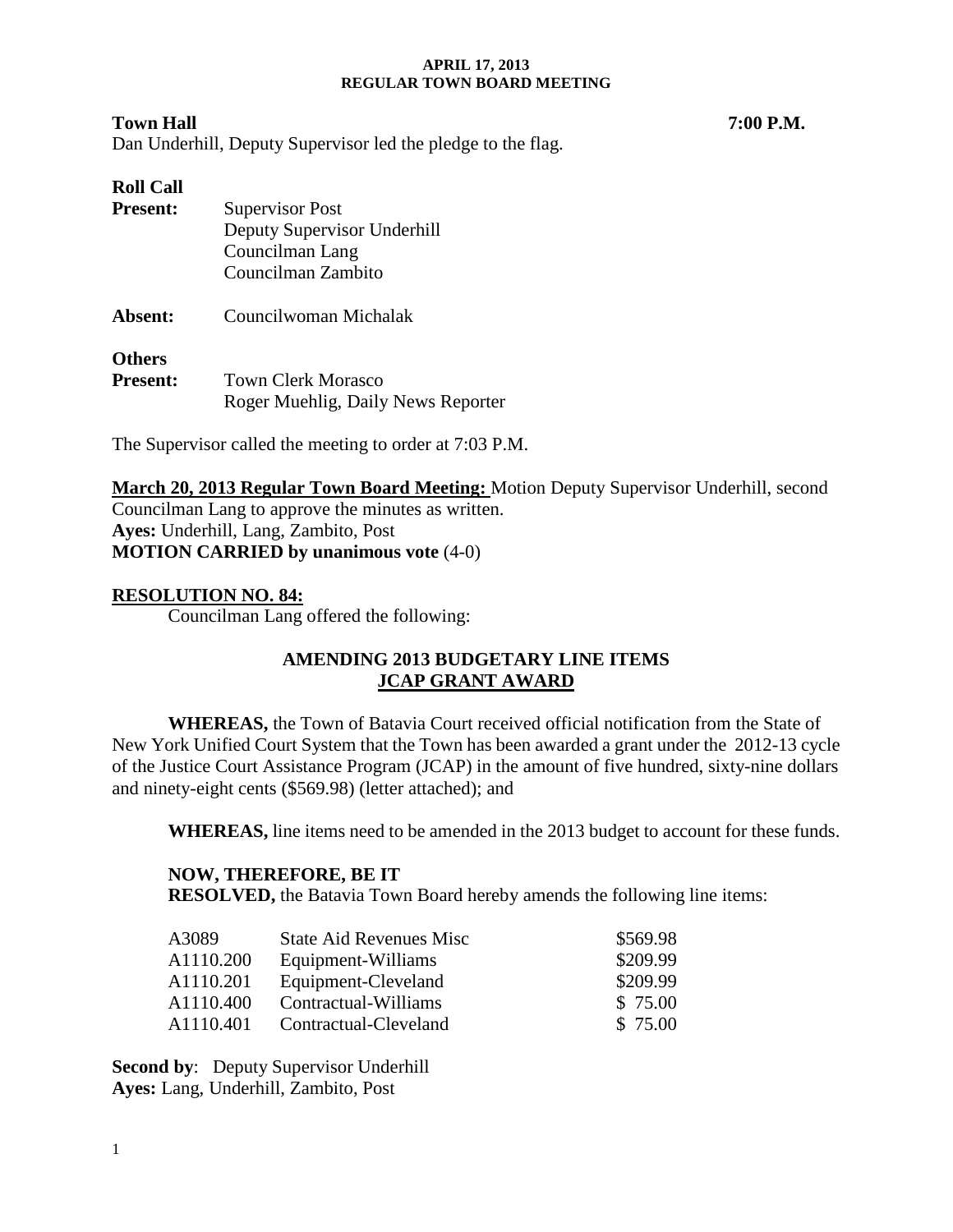#### **APPROVED by unanimous vote** (4-0)

#### **RESOLUTION NO. 85:**

Deputy Supervisor Underhill offered the following:

### **RESOLUTION INCREASING BUDGETARY LINE ITEMS HIGHWAY**

**RESOLVED,** the Batavia Town Board hereby authorizes increasing expenditure line item DA5112.200 in the amount for \$20,481.00. Source of funding is from the State Aid CHIPS-DA3501.

**Second by: Councilman Lang Ayes:** Underhill, Lang, Zambito, Post **APPROVED by unanimous vote** (4-0)

**Discussion-** The Supervisor informed the Town Board that Rich Perrin from Genesee Transportation Council will be the guest speaker at the GAM meeting tomorrow evening. He will be giving us an update on the CHIPS funding.

#### **RESOLUTION NO. 86:**

Supervisor Post offered the following:

### **TRAINING WORKSHOP**

**RESOLVED,** the Batavia Town Board hereby authorizes the following personnel to attend training workshops:

Kathy Jasinski, Gordon Offhaus and Jon Long-Genesee County Planning Board Meeting (was) February 14, 2013

Don Partridge- Powers and Duties of the Planning Board (was) March 13, 2013

Andrew Young- Public Authorities Board Member Training Webinar (was) March 27, 2013.

Hiedi Librock and Marcy Crandall-NYS & Local Retirement System Seminar April 18, 2013, a Town vehicle will be used.

Joseph Neth, Dan Lang, Hiedi Librock, Teressa Morasco, Marcy Crandall, Steve Mountain, Tom Lichtenthal and Mary Cordes-CPR Training at GCC, May 2, 2013 at a total cost of \$180.00.

Patti Michalak and Andrew Young - Livable Communities Forum May 2, 2013 at a cost of \$15.00 each.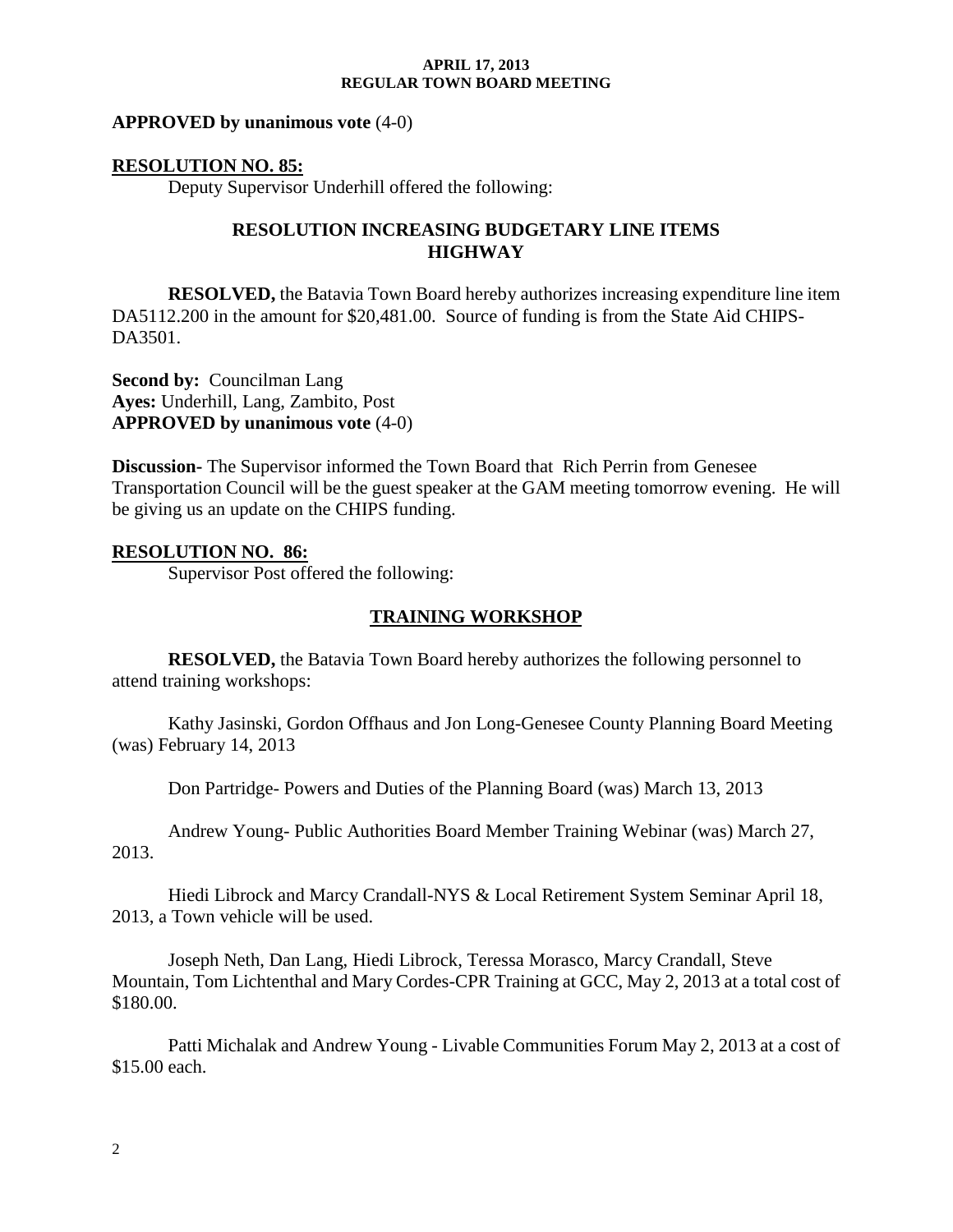Sarah Sauka and Melissa Mason-Southern Tier West Annual Local Government Conference May 8, 2013 at a cost of \$45.00 each, a Town vehicle will be used.

Tom Lichtenthal-American Society of Highway Engineers National Conference June 5 through June 8, 2013 at an approximate cost of \$756.00.

Melissa Mason, Sarah Sauka and Sandra Baubie- Managing Emotions Under Pressure Seminar June 14, 2013 at a cost of \$149.00 each, a Town vehicle will be used.

**Second by:** Councilman Zambito **Ayes:** Post, Zambito, Lang, Underhill **APPROVED by unanimous vote** (4-0)

**Discussion-**The Supervisor expressed his appreciate to the Town Personnel for devoting time to continued education.

# **RESOLUTION NO. 87:**

Councilman Zambito offered the following:

## **CONFIDENTIALITY AGREEMENT BETWEEN HURRICANE TECHNOLOGIES, INC. AND THE TOWN OF BATAVIA**

**WHEREAS,** the Town of Batavia has retained Hurricane Technologies, Incorporated for Professional Information and Technology Services; and

**WHEREAS,** confidentiality agreement needs to be executed between the Town of Batavia and Hurricane Technologies, Incorporated (agreement attached).

**RESOLVED,** the Batavia Town Board hereby authorizes the Supervisor to execute the Confidentiality Agreement between the Hurricane Technologies, Incorporated and the Town of Batavia.

**Second by:** Councilman Lang **Ayes:** Zambito, Lang, Underhill, Post **APPROVED by unanimous vote** (4-0)

### **RESOLUTION NO. 88:**

Councilman Lang offered the following:

# **BID REJECTION WEST MAIN STREET ROAD SEWER DISTRICT**

**WHEREAS,** the Town of Batavia received bids March 28, 2013 at 10:00 A.M. for the construction of approximately 10,000 linear feet of 8 inch and 12 inch gravity sewer main along West Main Street, Wortendyke and Kelsey Roads; and

**WHEREAS,** all bids came in over the budgeted amount; and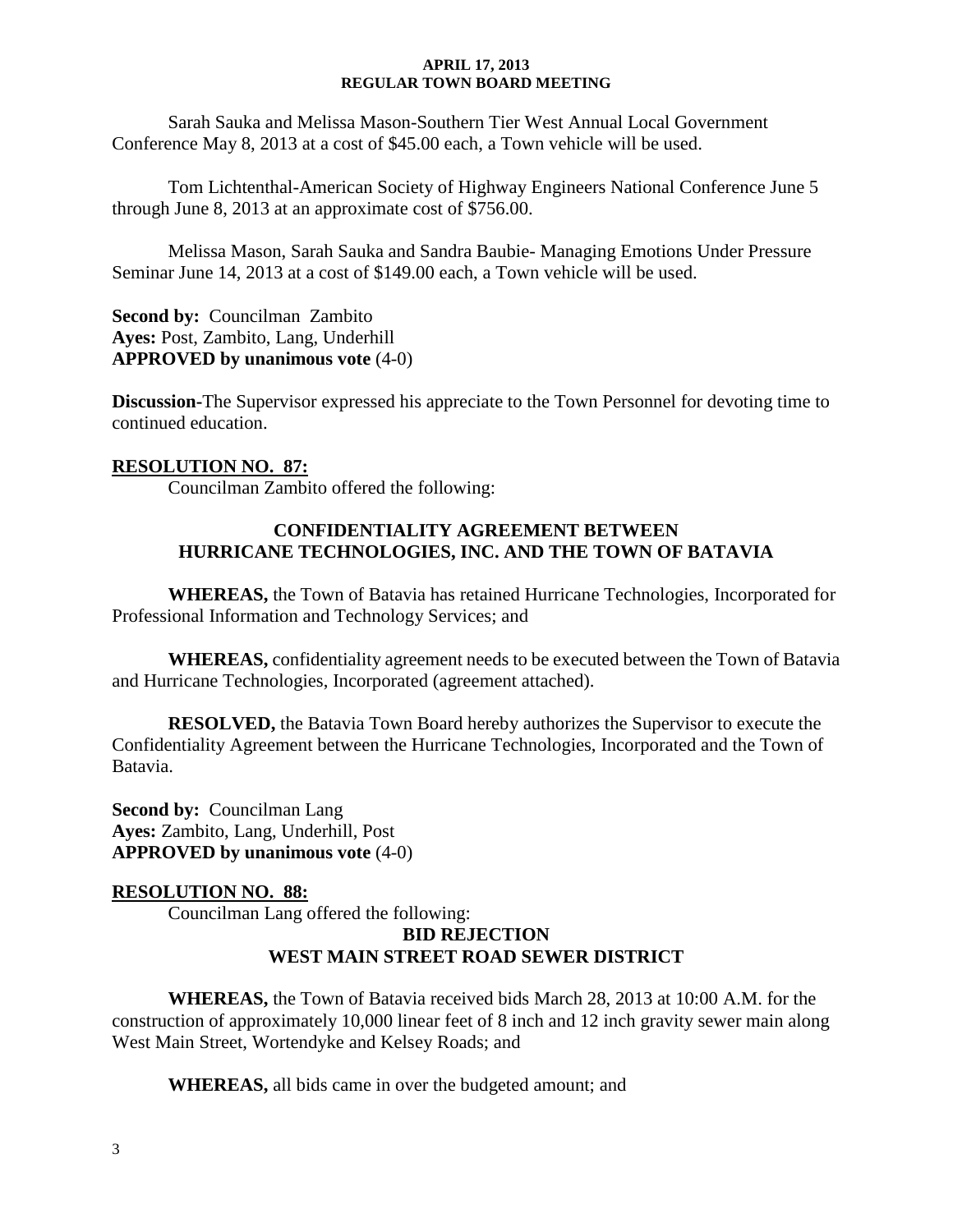**WHEREAS**, Clark Patterson Lee has summarized and reviewed the bids and recommends all bids be rejected, the Project be re-designed and re-bid (recommendation letter and bid summary attached).

## **NOW THEREFORE BE IT**

**RESOLVED,** the Batavia Town Board hereby rejects all bids and authorizes the re-design and re-bidding of the project.

**Second by: Deputy Supervisor Underhill Ayes:** Lang, Underhill, Zambito, Post **APPROVED by unanimous vote** (4-0)

### **RESOLUTION NO. 89:**

Deputy Supervisor Underhill offered the following:

## **PURCHASE NEW PLATE TAMPER FOR HIGHWAY DEPARTMENT**

**WHEREAS,** the 2013 Town Budget reflects appropriations to purchase a plate tamper for the Highway Department; and

**WHEREAS,** the Highway Superintendent solicited quotes from several vendors and recommends purchasing a new plate tamper from Admar Supply, 1950 Brighton Henrietta Road, Rochester, New York 14623 at a cost of four thousand, four hundred, twenty-five dollars (\$4,425.00); and

**WHEREAS,** the current 1992 Wacker Model VPG 160B Plate Tamper (Serial # 583602654) will no longer be needed for highway purposes and will be sold at auction.

### **NOW, THEREFORE, BE IT**

**RESOLVED,** the Batavia Town Board hereby authorizes the purchase of a new plate tamper from Admar Supply, at a cost of four thousand, four hundred, twenty-five dollars (\$4,425.00) and authorizes the Highway Superintendent to sell the 1992 Wacker Model VPG 160B Plate Tamper (Serial # 583602654) at auction, and be it

**FURTHER RESOLVED,** the expenditure will be appropriated from line item DA 5130.200.

**Second by:** Councilman Lang **Ayes:** Underhill, Lang, Zambito, Post **APPROVED by unanimous vote** (4-0)

### **RESOLUTION NO. 90:**

Supervisor Post offered the following:

### **GENESEE COMMUNITY COLLEGE-THE BEST CENTER**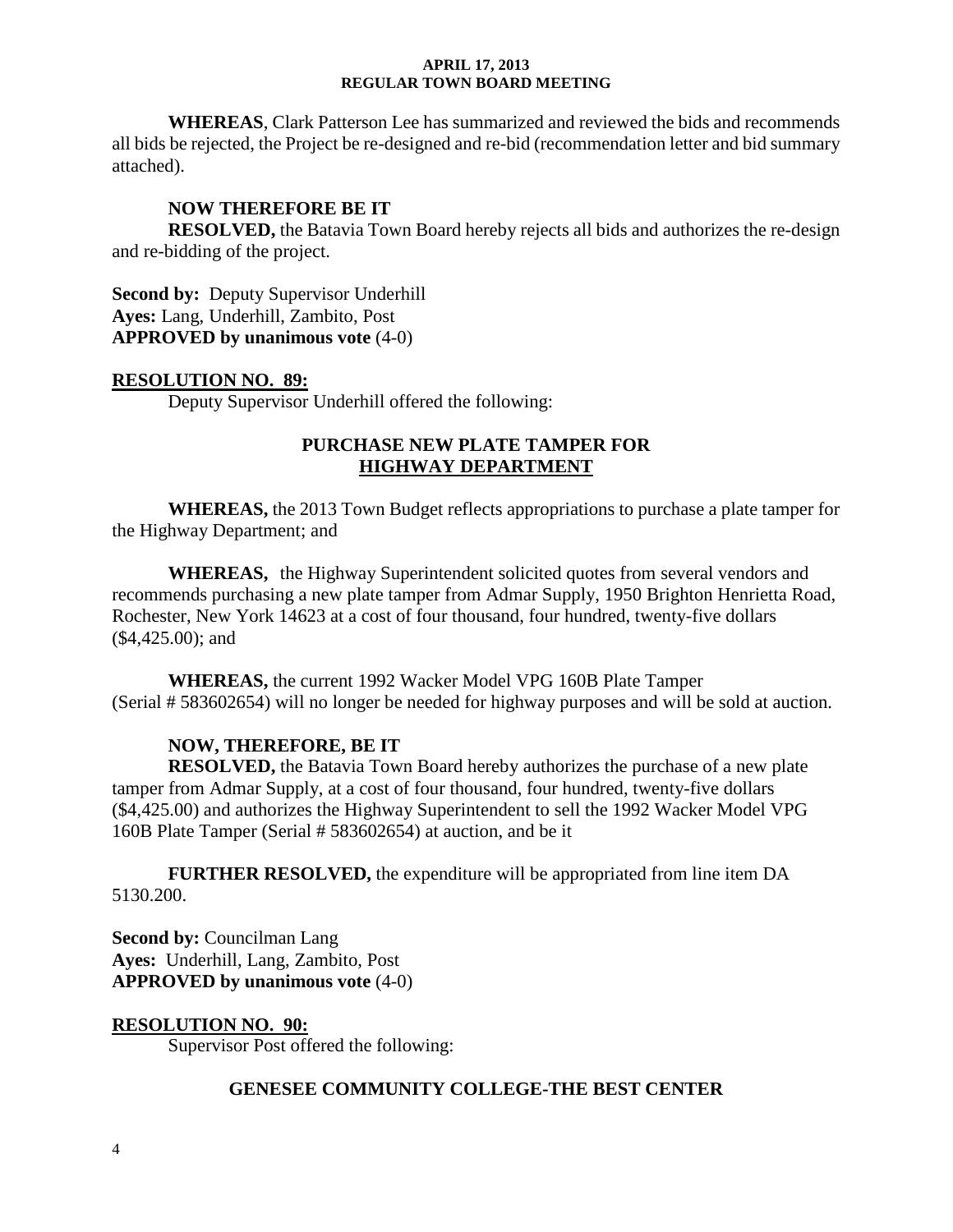### **GRANT APPLICATION LETTER OF SUPPORT**

**RESOLVED,** the Batavia Town Board hereby authorizes the Supervisor to send a letter of support for Genesee Community College-The BEST Center's submission of a 2013-2014 grant application, such support benefits the Town of Batavia employees continued education.

**Second by:** Councilman Zambito **Ayes:** Post, Zambito, Lang, Underhill **APPROVED by unanimous vote** (4-0)

#### **RESOLUTION NO. 91:**

Councilman Zambito offered the following:

# **RESOLUTION IN SUPPORT OF LEGISLATION RESTRICTING FALSE LIENS AGAINST PUBLIC OFFICERS AND PUBLIC EMPLOYEES**

**WHEREAS**, a 2012 study by the National Association of Secretaries of State indicates a "dramatic rise" in bogus filings under the Uniform Commercial Code (UCC) in recent years mainly filed by the "sovereign citizens movement" and,

**WHEREAS**, recent court rulings have noted that phony filings by people in separatist groups or who believe they are not subject to government rules or control have ensnared public officials in all branches and at all levels of government by filing property liens or tax forms that have triggered unwarranted credit reviews and IRS scrutiny and,

**WHEREAS**, opponents of such "paper terrorism" indicate that the Uniform Commercial Code provides a way for creditors to record an interest in a debtor's property through filing notice to debtor's future creditors and,

**WHEREAS**, the Uniform Commercial Code must accept each statement filed for recording and subsequently make it available for public viewing that later may be found to be fraudulent resulting in a negative result on a person's credit statement and could be used as a tool to unjustifiably characterize a person as target of a false filing as a credit risk and,

**WHEREAS**, no person whether elected, or appointed properly acting in their roles as public servants should be subject to the personal financial and emotional stress caused by this conduct.

### **NOW, THEREFORE, BE IT**

**RESOLVED**, the Town of Batavia encourages local governments, county governments, law enforcement, the Association of Towns, New York Conference of Mayors and the Office of Court Administration to work together to provide the state legislature with legislation that will protect public servants from exposure to this conduct and be it further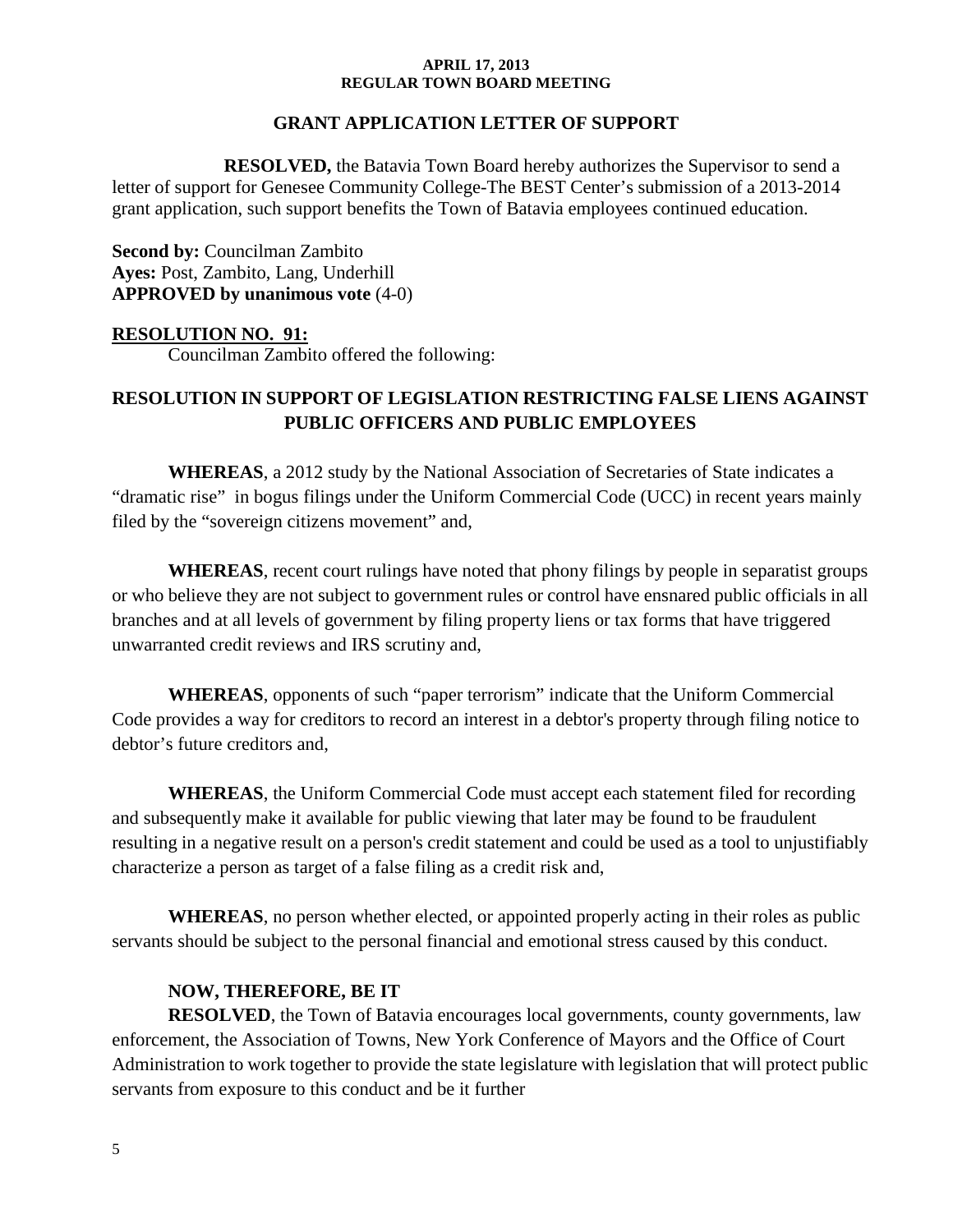**RESOLVED**, that the New York State Assembly and the New York State Senate expeditiously consider all legislation to solve this problem and be it further

**RESOLVED**, the Town Clerk is hereby directed to send copies if this resolution to all involved parties to accelerate enactment of any proposed legislation.

**Second by: Councilman Lang Ayes:** Zambito, Lang, Underhill, Post **APPROVED by unanimous vote (**4-0)

### **RESOLUTION NO. 92:**

Councilman Lang offered the following:

## **RESOLUTION TO APPROVE A SHARED SERVICES AGREEMENT**

## **WITH THE NYS DEPARTMENT OF TRANSPORTATION**

**WHEREAS**, the New York State Department of Transportation (hereinafter referred to as "NYSDOT"), has requested that the Town of Batavia enter into a Shared Services Agreement regarding the use by the NYSDOT of the Town's salt storage barn, and

**WHEREAS**, a proposed Shared Services Agreement has been approved as to form and content by the Town Highway Superintendent, the Town Attorney and representatives of the NYSDOT.

**NOW, THEREFORE, BE IT RESOLVED** by the Town Board of the Town of Batavia, New York, that a proposed "Shared Services Agreement Between the New York State Department of Transportation and Town of Batavia", a copy of which is annexed and made part of the Town Board Minutes is hereby approved, and the Town Supervisor is authorized and directed to execute this Shared Services Agreement on behalf of the Town, and

**BE IT FURTHER RESOLVED** that the Highway Superintendent and all other employees are authorized and directed to take all steps and to perform all duties as are necessary to complete the responsibilities of the Town of Batavia pursuant to this Shared Services Agreement.

**Second by:** Councilman Zambito **Ayes:** Lang, Zambito, Underhill, Post **APPROVED by unanimous vote** (4-0)

# **SHARED SERVICES AGREEMENT BETWEEN THE NEW YORK STATE DEPARTMENT OF TRANSPORTATION AND TOWN OF BATAVIA\_**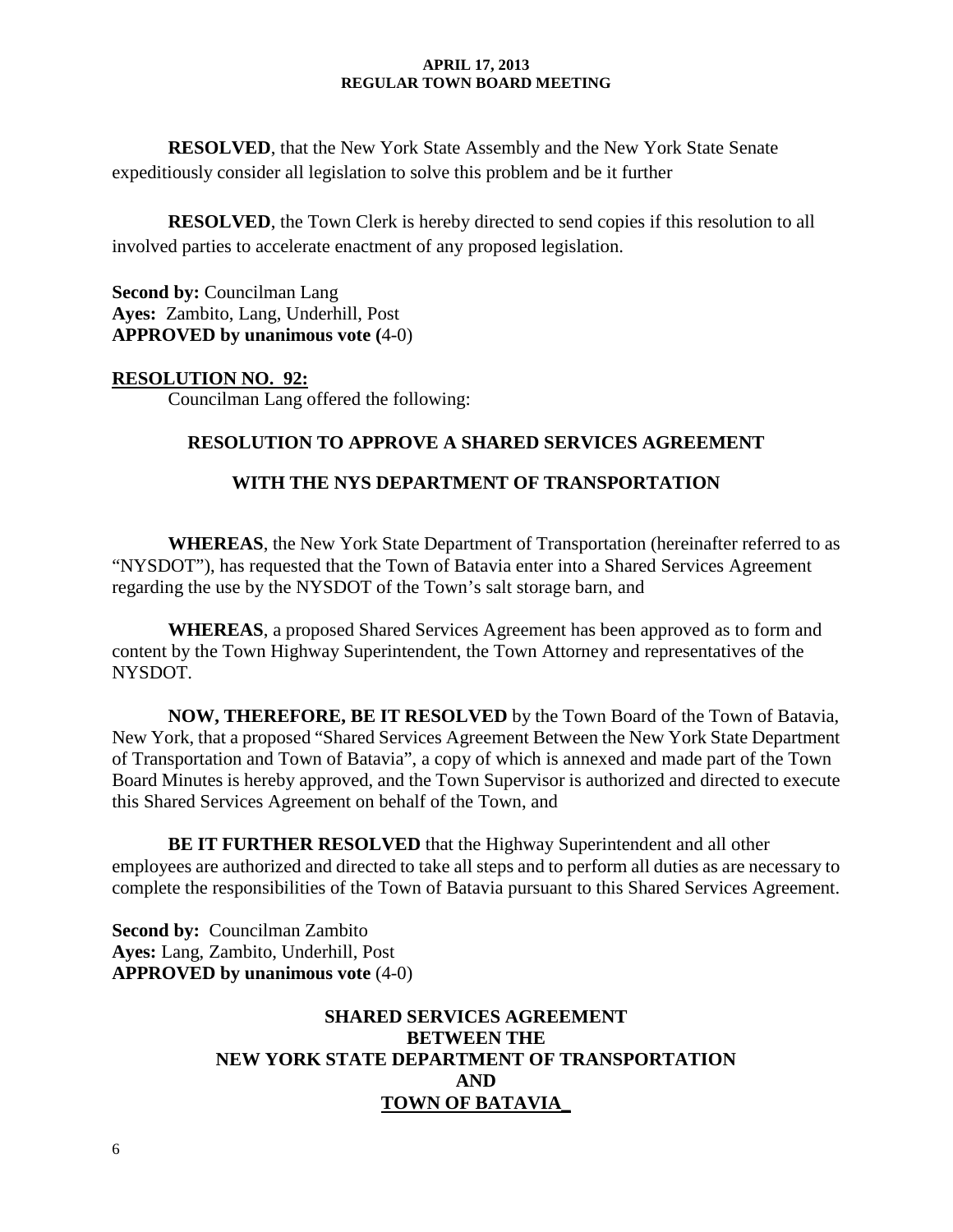THIS AGREEMENT, made this \_\_\_\_ day of \_\_\_\_\_\_\_\_\_\_\_\_, 201, by and between the People of the State of New York (hereinafter referred to as "State" or "NYSDOT"), acting by and through the Commissioner of Transportation of the State of New York (hereinafter referred to as "Commissioner") with principal place of business being located at 50 Wolf Road, Albany, New York 12232, and the Town of Batavia with its principal place of business being located at 3833 West Main Street, Batavia, NY acting through its Highway Superintendent (hereinafter referred to as "Municipality"), as follows:

### **WITNESSETH**

WHEREAS, pursuant to Transportation Law Sections 14(14) and 14(15) and Section 99-r of the General Municipal Law, the State and the Municipality wish to join to share certain materials and services; and

WHEREAS, the sharing of such materials and services shall promote and assist the maintenance of State and Municipal roads and highways and provide a cost savings by maximizing the effective utilization of both parties' resources.

NOW THEREFORE, in consideration of the mutual promises made by each of the parties herein, the State and the Municipality agree as follows:

1. The State and the Municipality mutually agree to share services, exchange, borrow or lend materials, machinery or equipment under the terms of this Agreement that they may need for their public purposes as described in Schedule A. Shared Services shall mean any service provided by one party (Provider) to another party (Recipient) and shall include, but not be limited to, the following: (i) the exchanging or lending of highway machinery, tools and equipment; (ii) the borrowing or lending of supplies; (iii) the providing of a specific service, or (iv) the maintenance of machinery and equipment.

2. The value of services received by the Recipient under this Agreement may be returned to the Provider in the form of services of equal value or cash.

3. The parties agree to make every effort to accommodate sharing requests absent a priority need for the same services, equipment and/or materials within its own jurisdiction.

4. The State shall pay the Municipality four thousand seventy five dollars and 14 cents (\$4,075.14) per year for rental as set forth in Schedule A, as may be prorated as set forth hereinafter.

Both parties shall maintain records setting forth the details of all shared services. Such records shall be made available for inspection by both parties and the Office of the State Comptroller. An accounting of the value of the shared services shall be reconciled in December of each year. On or before the 1<sup>st</sup> day of December of each year, starting in 2013, either party shall make any payment due and owing to the other party; based upon the difference of the net value of the exchange of shared services during the previous calendar year, if any, as compared to the annual rental amount of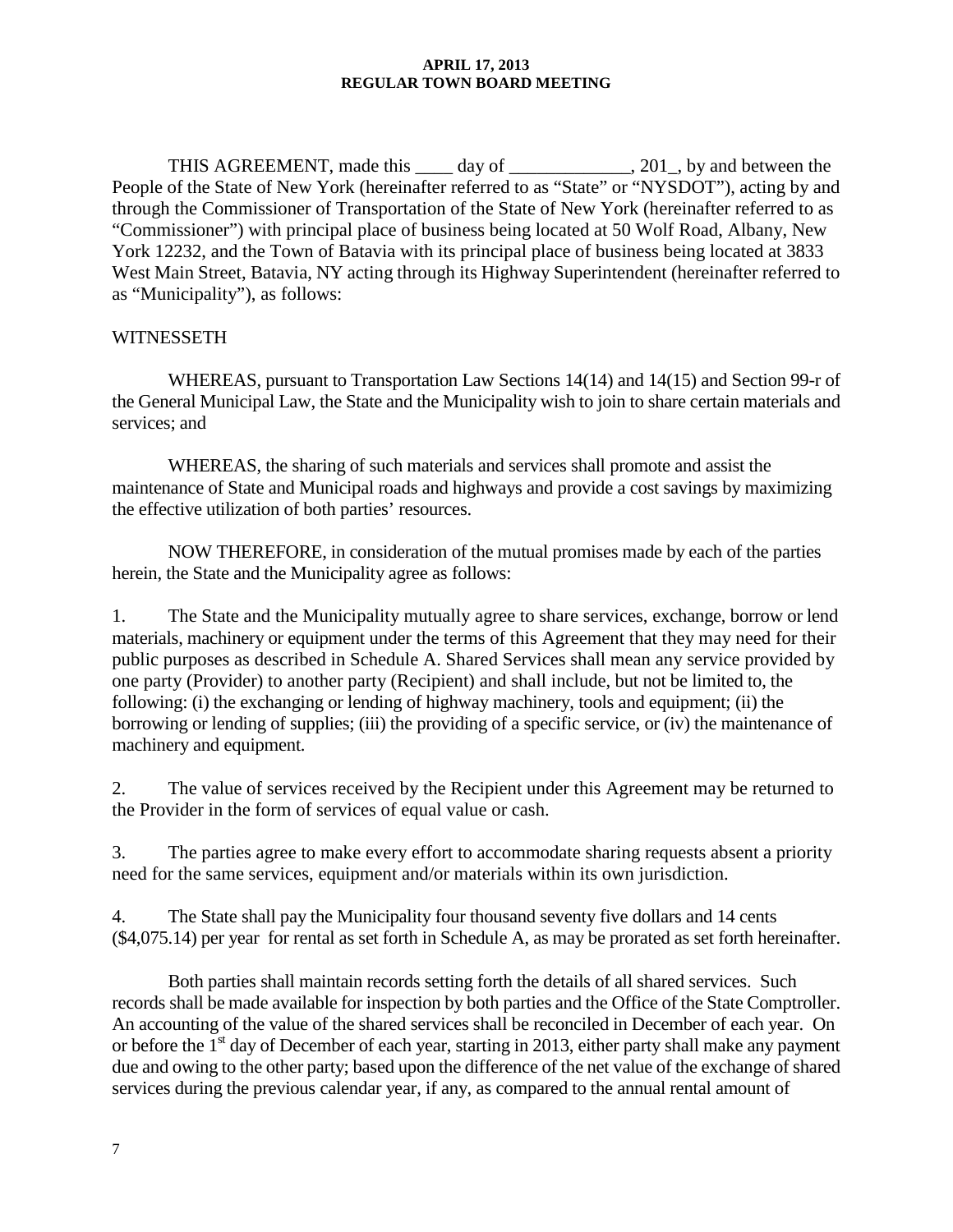\$4,075.14. Any partial year shall be pro-rated. Full reconciliation and any final payment shall occur at the end of this Agreement's term.The Provider's employees shall remain under full supervision and control of the Provider. The Recipient shall make no request of the operator which would be inconsistent with any labor agreements of the operator's employer. The parties shall remain fully responsible for their own employees for all matters, including but not limited to, salary, insurance, benefits and Workers Compensation.

5. The Municipality agrees to defend and indemnify the State for any and all claims arising out of the Municipality's acts or omissions under this Agreement.

6. The Municipality at its own expense, and for the term of the Agreement, shall furnish and show evidence of General Liability Insurance coverage issued by an insurance carrier licensed to do business in the State of New York for the protection of the State of New York and the Municipality against any claims, suits, demands or judgments by reason of bodily injury, including death, and for any claims resulting in property damage occurring during performance of this Agreement. Such General Liability Insurance shall be in the amount no less than two million (\$2,000,000.00) (combined property damage and/or bodily injury, including death) single limit per occurrence, and shall name the People of the State of New York as an additional insured. The Municipality shall furnish the State with a certificate of insurance, with a (30) thirty day(s) prior written notice of any cancellation or major change in the policy conditions. This Agreement shall be voided if insurance is cancelled, modified or lapses. Approval of this Agreement shall be contingent upon receipt, by the State, of a copy of a properly executed insurance certificate.

7. The State is self insured, to the availability of lawful appropriations and consistent with Section 8 of the State Court of Claims Act, for any final judgment of a court of competent jurisdiction to the extent attributable to the negligence of the State or of their officers or employees when acting in the course and scope of their employment.

8. The term of this Agreement shall be for ten (10) years commencing upon the date of approval by signature of the signing parties. The term may be extended, should both parties agree, under the same terms and conditions as the original Agreement for up to two (2) additional ten (10) year periods. The parties will endeavor to provide no less than thirty (30) days notice of its intent to extend the Agreement. Either party may revoke such Agreement by providing sixty (60) days written notice of such revocation. Upon revocation, any outstanding obligations of the parties must be satisfied within thirty (30) days of the date of such revocation.

9. Pre-agreement costs incurred by either party incurred between October 1, 2012 and the effective date of this agreement shall be reimbursable, upon full execution of this Agreement, to the extent that the costs are reimbursable in accordance with the terms and conditions herein.

10. Any action taken by the parties pursuant to this Agreement shall be consistent with the public duties of such officials and any expenditures incurred shall not exceed the amounts set forth in the parties' budgets for highway purposes.

11. If any provision of this Agreement is deemed to be invalid or inoperative for any reason, that part may be modified, in writing, by the parties to the extent necessary to make the Agreement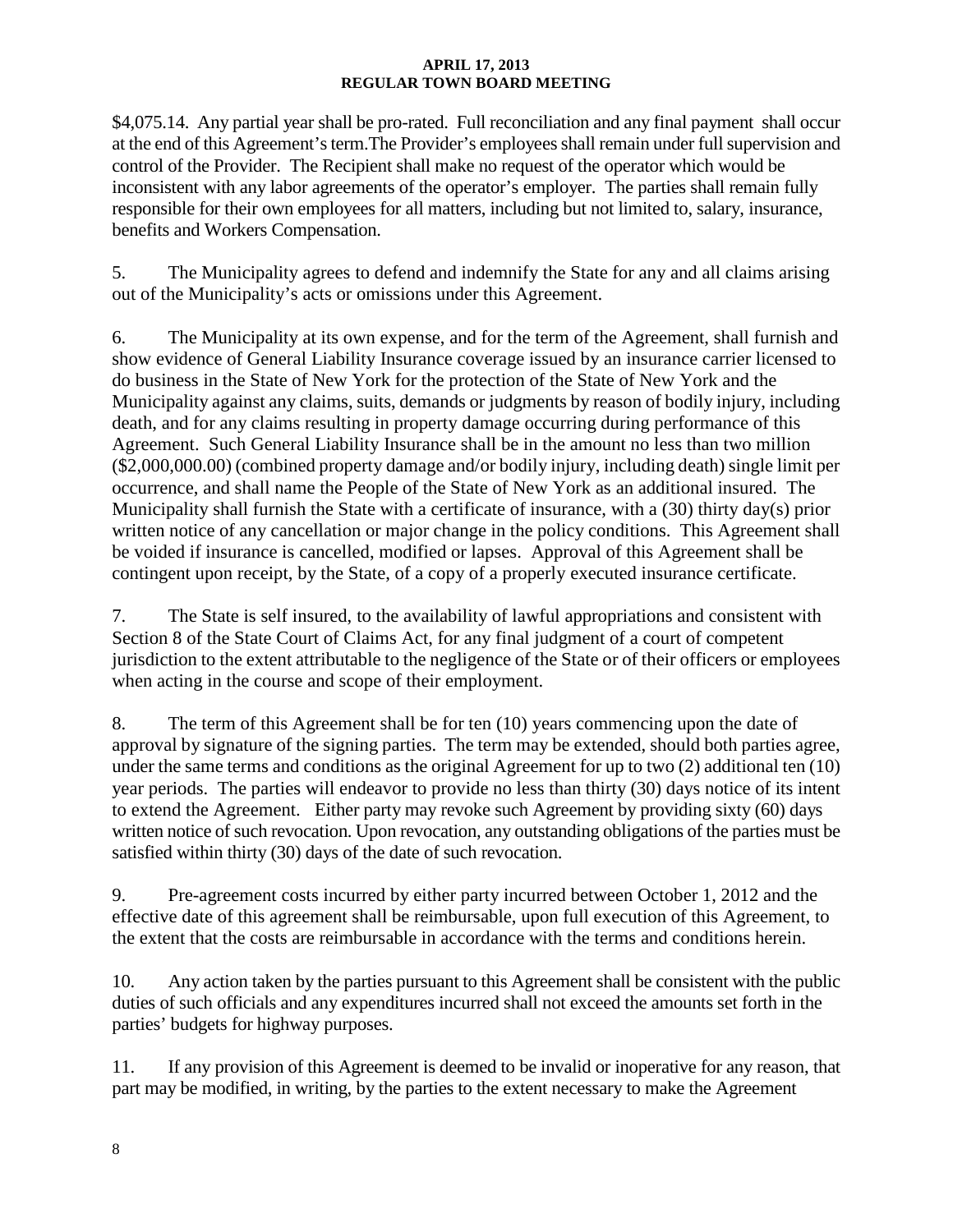provision valid and operative or, if it cannot be so modified, then severed, and the remainder of the Agreement shall continue in full force and effect.

12. No shared service shall be conducted by the State with the Municipality unless the Municipality has signed this Agreement and sent a copy of same to its respective Clerk and Superintendent of Highways or Public Works.

13. All notices permitted or required hereunder shall be in writing and shall be transmitted either:

- (a.) via certified or registered United States mail, return receipt requested;
- (b.) by facsimile transmission;
- (c.) by personal delivery;
- (d.) by expedited delivery service; or
- (e.) By e-mail.

Such notices shall be addressed as follows or to such different addresses as the parties may from time-to-time designate:

NYSDOT 5441 East Main Street Road, Batavia, New York 14020 Telephone: 585-343-0502 Fax: 585-343-1326 E-Mail: Address Patricia.Reinhold@dot.ny.gov

MUNICIPALITY 3833 West Main Street, Batavia, New York 14020 Telephone: 585-343-1729 ext. 218 Fax: 585-343-8461 E-Mail: Address tlichtenthal@townofbatavia.com

Any such notice shall be deemed to have been given either at the time of personal delivery or, in the case of expedited delivery service or certified or registered United States mail, as of the date of first attempted delivery at the address and in the manner provided herein, or in the case of facsimile transmission, upon receipt.

The parties may, from time to time, specify any new or different address in the United States as their address for purpose of receiving notice under this Agreement by giving fifteen (15) days written notice to the other party sent in accordance herewith. The parties agree to mutually designate individuals as their respective representatives for the purposes of receiving notices under this Agreement. Additional individuals may be designated in writing by the parties for purposes of implementation and administration/billing, resolving issues and problems and/or for dispute resolution.

16. This Agreement, Appendix A, Required Clauses for all New York State Contracts, and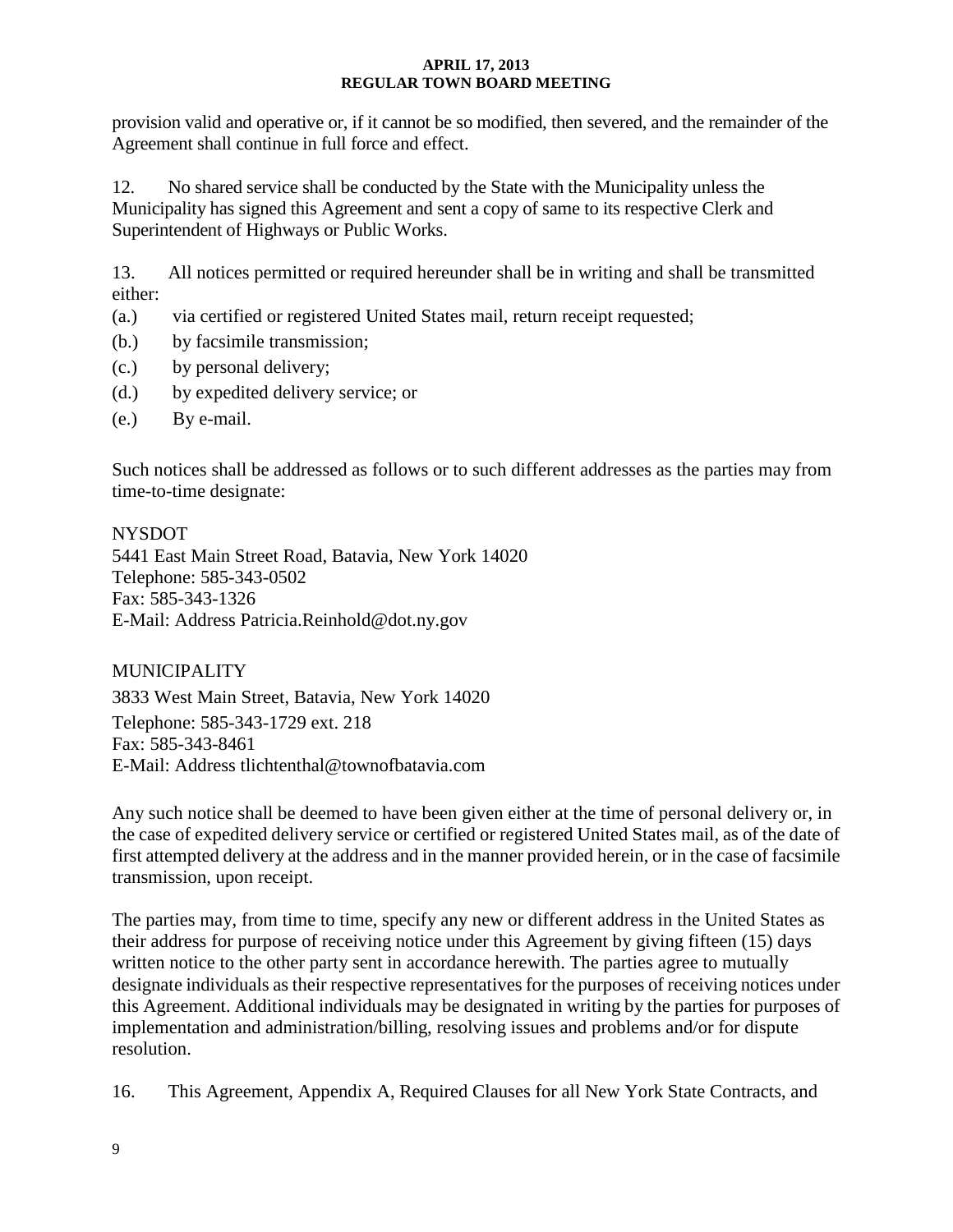Appendix A-1, Supplemental Title VI Provisions (Civil Rights Act), Appendix 2, Iran Divestment Act, attached hereto and made a part hereof, shall bind the successors, assigns, and representatives of the parties hereto.

17. Attached hereto and made a part hereof is a copy of the duly adopted Municipal legislation authorizing the Municipality to enter into this Agreement.

18. In accordance with Article 15 of the Executive Law (also known as the Human Rights Law) and all other State and Federal statutory and constitutional non-discrimination provisions, the Municipality will not discriminate against any employee or applicant for employment because of age, race, creed, color, national origin, sexual orientation, military status, sex, disability, predisposing genetic characteristics or marital status. Neither shall the Municipality discriminate in the use of the premises or any access thereto if such premises are used as a public accommodation or in connection with a public service.

19. The Municipality shall provide complete and accurate billing invoices, if any, to the State in order to receive payment, if any. Billing invoices submitted to the State must contain all information and supporting documentation required by the Agreement, the State and the State Comptroller. Payment for invoices submitted by the Municipality shall be rendered by paper check. Such payment shall be made in accordance with ordinary State procedures and practices.

IN WITNESS WHEREOF, this Agreement is executed by the State and the Municipality by their duly authorized representatives, to become effective and binding upon the signature of the parties.

Agreed to:

MUNICIPALITY

Approved for NYSDOT**:**

 $BY:$ For Commissioner of Transportation

\_\_\_\_\_\_\_\_\_\_\_\_\_\_\_\_\_\_\_\_\_\_\_\_\_\_\_

Agency Certification: In addition to the acceptance of this contract I also certify that original copies of this signature page will be attached to all other exact copies of this contract.

Date: STATE OF NEW YORK ) ) ss.: COUNTY OF  $\qquad$  )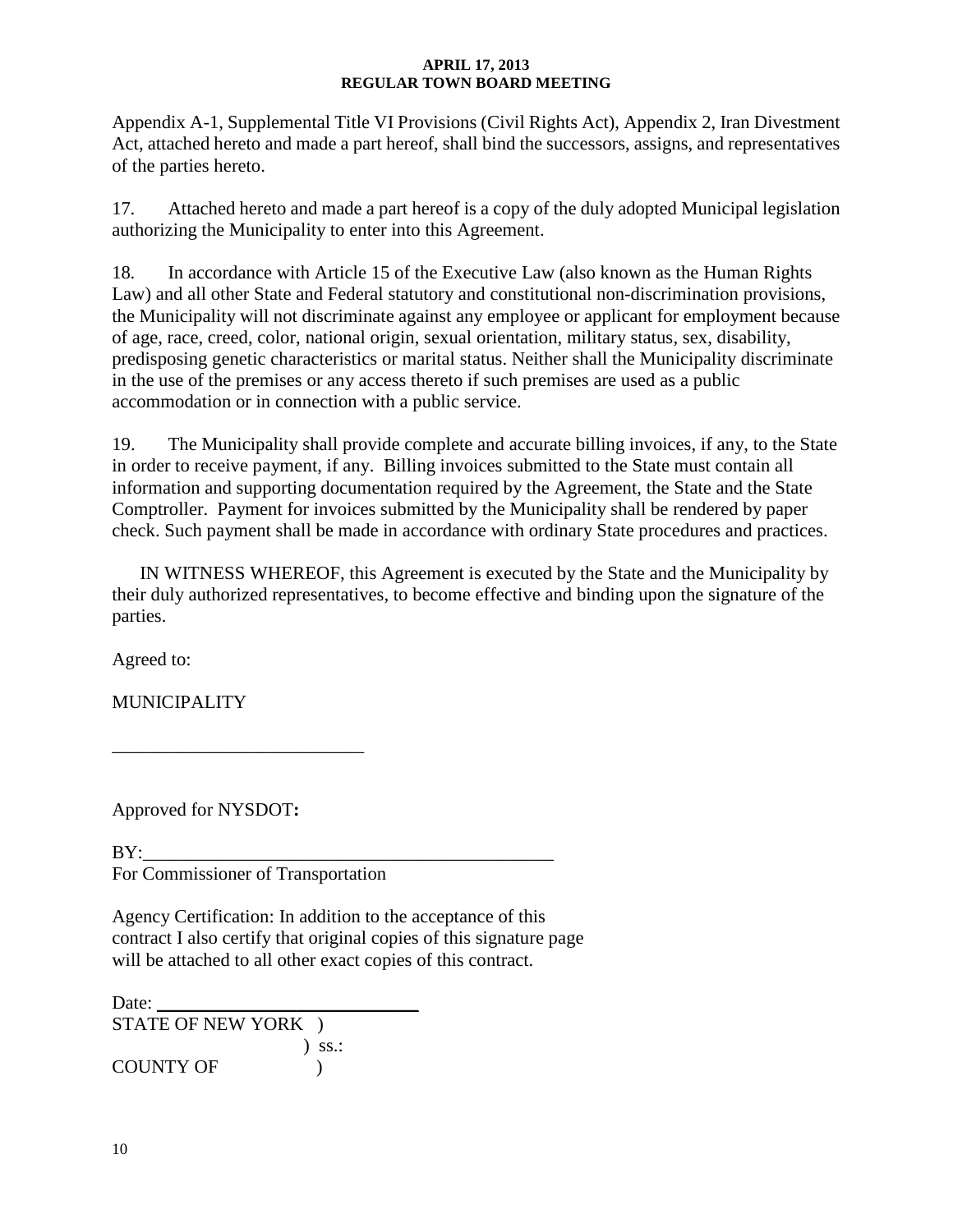On this \_\_\_\_\_ day of \_\_\_\_\_\_\_\_\_\_\_, 201\_, before me personally came \_\_\_\_\_\_\_\_\_\_\_\_\_\_\_\_\_\_, to me known, being duly sworn, did depose and say that he/she is the of the \_\_\_\_\_\_\_\_\_\_\_\_\_\_\_\_\_\_\_\_\_\_\_\_\_\_, the corporation described in and which executed the foregoing instrument; and that he/she is authorized to, and did sign his/her name thereto acting in this capacity.

Notary Public

\_\_\_\_\_\_\_\_\_\_\_\_\_\_\_\_\_\_\_\_\_\_\_\_\_\_\_\_\_\_\_\_

# **SCHEDULE A**

# NYSDOT

Description of  $\Box$ Service  $\Box$  Equipment  $\Box$ Materials (Check All that apply):

Annual rent of \$4,075.14 for a total of \$40,751.40 **MUNICIPALITY** 

Description of  $\Box$  Services,  $\Box$  materials, or  $\Box$  equipment (Check All that apply) to be shared:

Two southerly bays, 18' wide x 60' deep within a 60' x 90' salt barn

Electrical service and equipment for NYSDOT such as lighting and 1 twin 20 amp receptacle as needed during the agreement.

Make all necessary repairs and perform maintenance on the salt barn as needed throughout the term of the agreement.

Estimated Cost/Value of  $\boxtimes$  Service  $\boxtimes$  Equipment  $\Box$ Materials (Check All that apply):

1. Facility Construction and Opportunity Cost – \$24,751.14

2. Electrical Service and Equipment Cost – \$\$350.00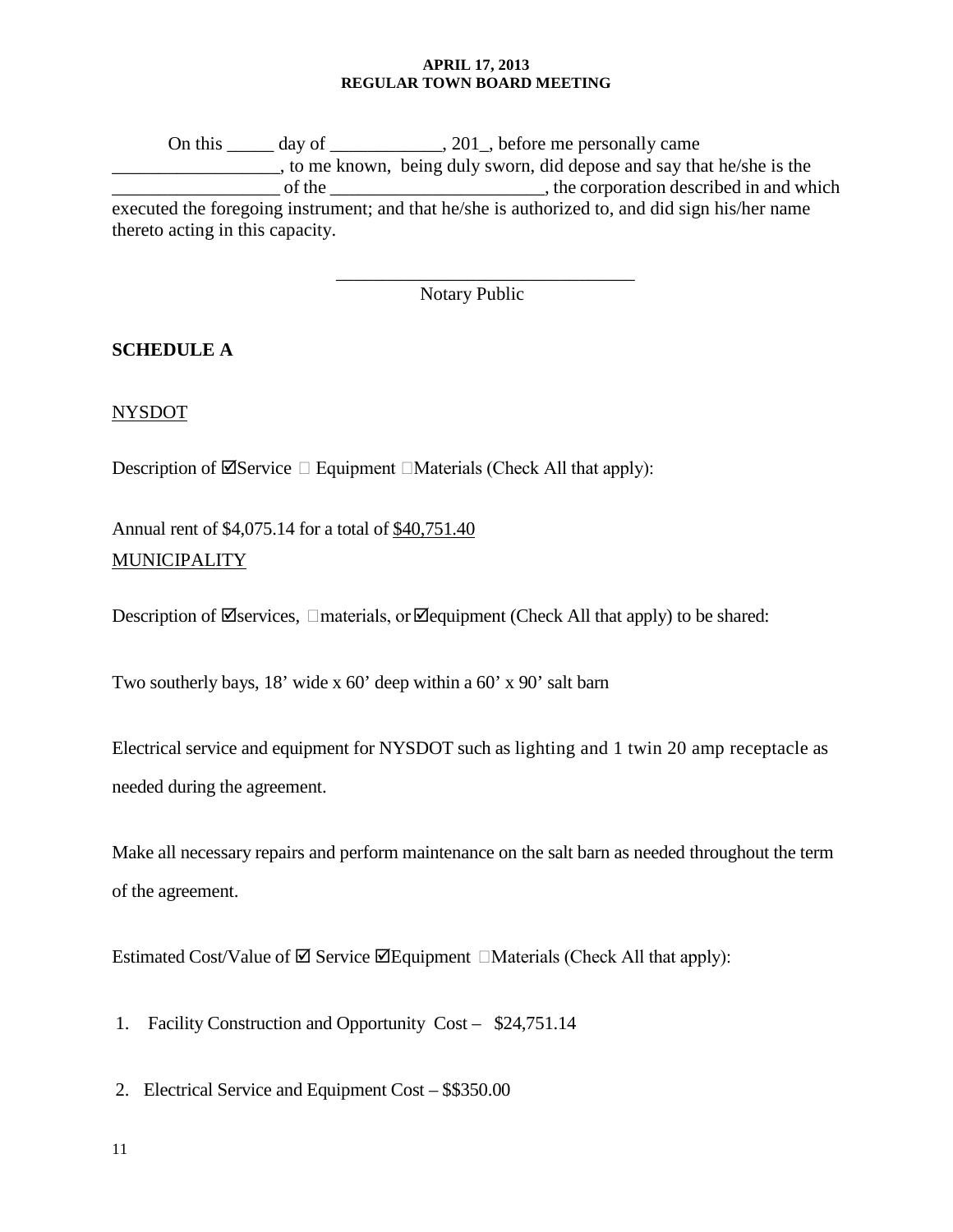- 3. Salt Barn Repair Costs \$1,250.00
- 4. Opportunity Cost \$14,400.26

Total MUNICIPALITY Cost/Value: <u>\$40,751.40</u>

# **APPENDIX A**

STANDARD CLAUSES FOR NEW YORK STATE CONTRACTS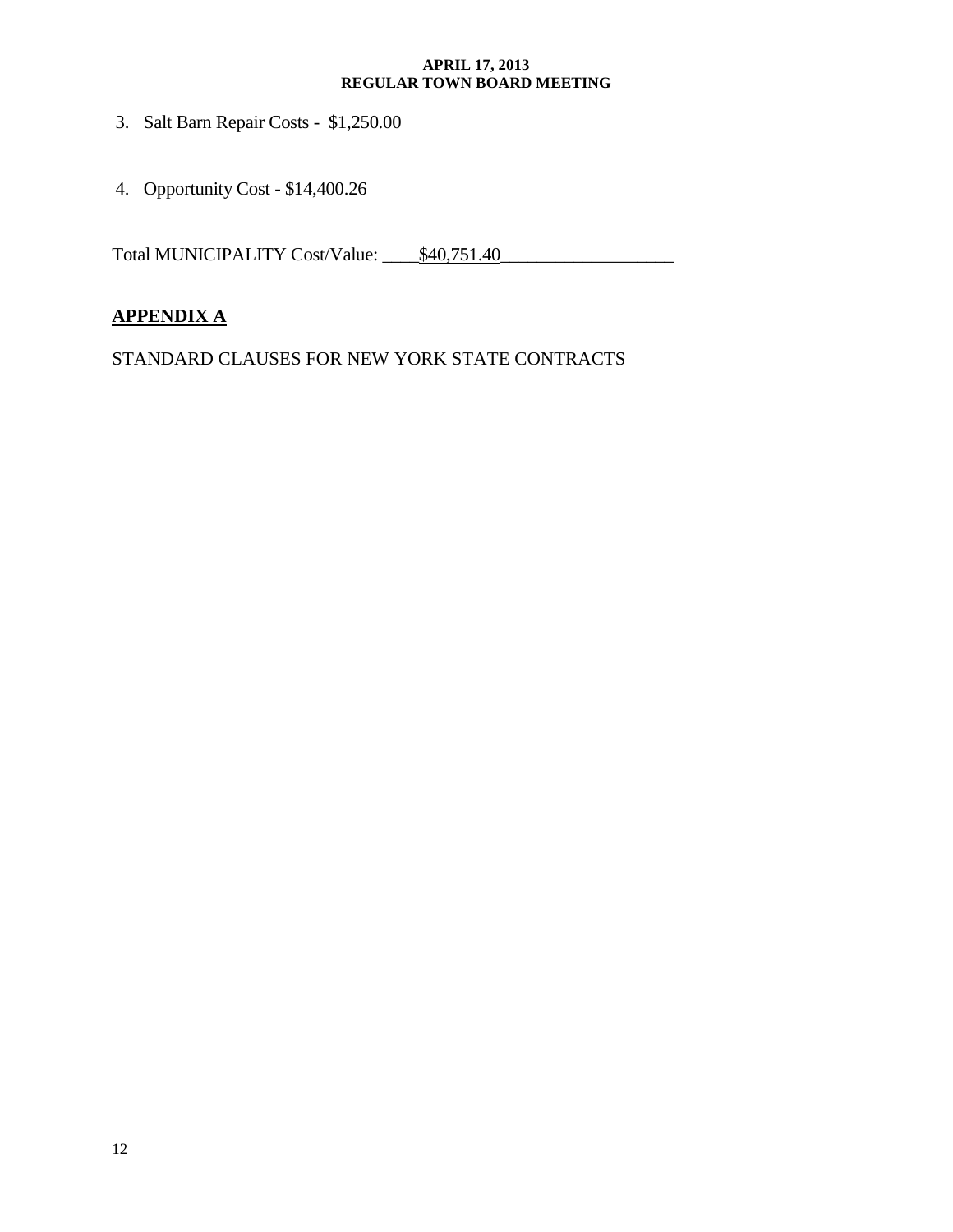# **TABLE OF CONTENTS**

|                                                                                        | Page      |  |
|----------------------------------------------------------------------------------------|-----------|--|
| <b>1. Executory Clause</b>                                                             | <b>10</b> |  |
| 2. Non-Assignment Clause                                                               | 10        |  |
| 3. Comptroller's Approval                                                              | 10        |  |
| <b>4. Workers' Compensation Benefits</b>                                               |           |  |
| <b>5. Non-Discrimination Requirements</b>                                              |           |  |
| <b>6. Wage and Hours Provisions</b>                                                    |           |  |
| 7. Non-Collusive Bidding Certification                                                 |           |  |
| 8. International Boycott Prohibition                                                   |           |  |
| 9. Set-Off Rights                                                                      | 11        |  |
| 10. Records                                                                            | 11        |  |
| 11. Identifying Information and Privacy Notification                                   | 12        |  |
| 12. Equal Employment Opportunities For Minorities and Women                            | 12        |  |
| <b>13. Conflicting Terms</b>                                                           | 13        |  |
| 14. Governing Law                                                                      | 13        |  |
| <b>15. Late Payment</b>                                                                | 13        |  |
| 16. No Arbitration                                                                     | 13        |  |
| 17. Service of Process                                                                 | 13        |  |
| 18. Prohibition on Purchase of Tropical Hardwoods                                      | 13        |  |
| 19. MacBride Fair Employment Principles                                                |           |  |
| 20. Omnibus Procurement Act of 1992                                                    | 14        |  |
| 21. Reciprocity and Sanctions Provisions                                               |           |  |
| 22. Compliance with New York State Information Security Breach and Notification Act 14 |           |  |
| 23. Compliance with Consultant Disclosure Law                                          | 15        |  |
| 24. Procurement Lobbying                                                               |           |  |
| 25. Certification of Registration to Collect Sales and Compensating Use Tax by Certain |           |  |
| <b>State Contractors, Affiliates and Subcontractors</b>                                | 15        |  |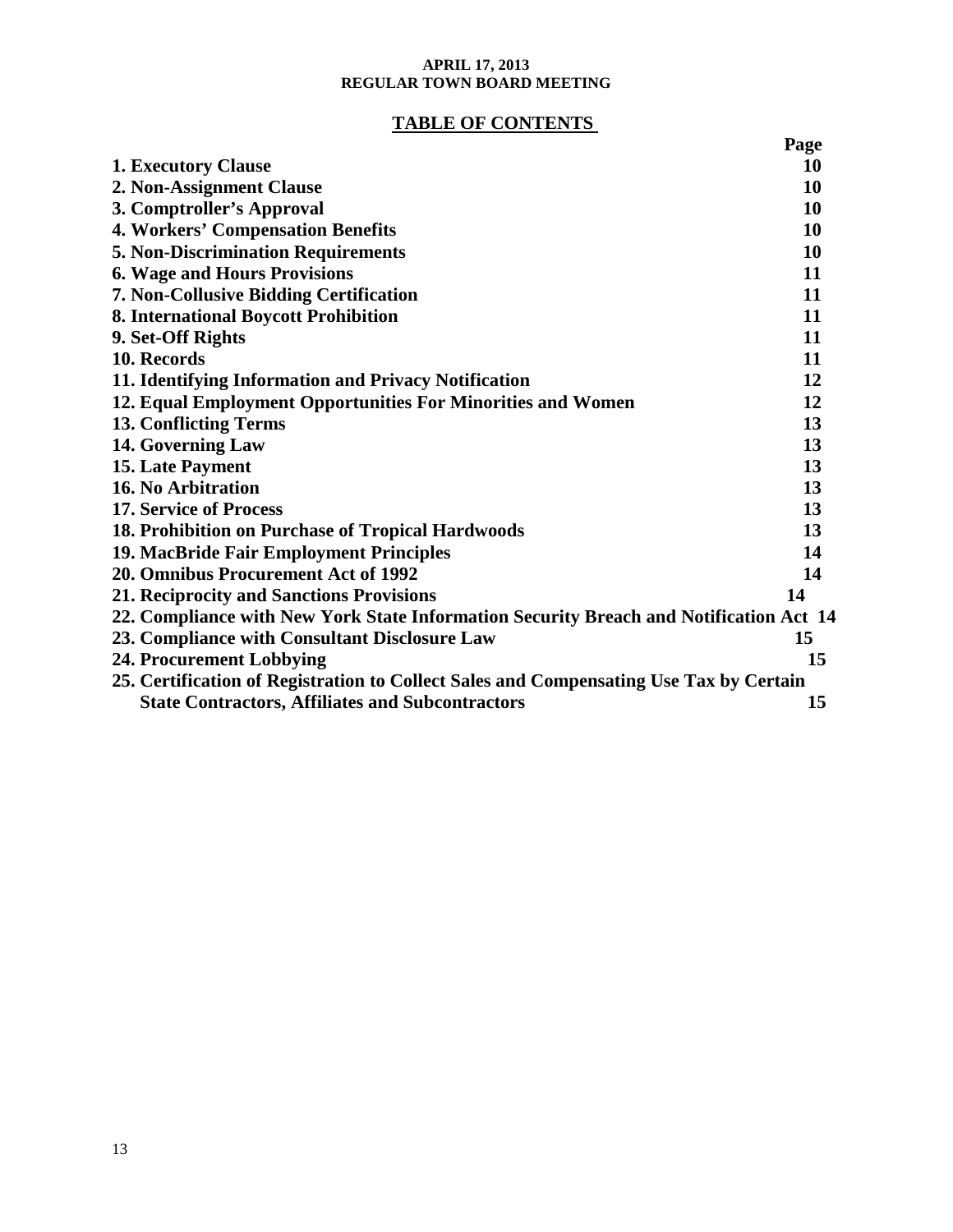### **STANDARD CLAUSES FOR NYS CONTRACTS**

The parties to the attached contract, license, lease, amendment or other agreement of any kind (hereinafter, "the contract" or "this contract") agree to be bound by the following clauses which are hereby made a part of the contract (the word "Contractor" herein refers to any party other than the State, whether a contractor, licenser, licensee, lessor, lessee or any other party):

**1.EXECUTORY CLAUSE.** In accordance with Section 41 of the State Finance Law, the State shall have no liability under this contract to the Contractor or to anyone else beyond funds appropriated and available for this contract.

**2. NON-ASSIGNMENT CLAUSE.** In accordance with Section 138 of the State Finance Law, this contract may not be assigned by the Contractor or its right, title or interest therein assigned, transferred, conveyed, sublet or otherwise disposed of without the State's previous written consent, and attempts to do so are null and void. Notwithstanding the foregoing, such prior written consent of an assignment of a contract let pursuant to Article XI of the State Finance Law may be waived at the discretion of the contracting agency and with the concurrence of the State Comptroller where the original contract was subject to the State Comptroller's approval, where the assignment is due to a reorganization, merger or consolidation of the Contractor's business entity or enterprise. The State retains its right to approve an assignment and to require that any Contractor demonstrate its responsibility to do business with the State. The Contractor may, however, assign its right to receive payments without the State's prior written consent unless this contract concerns Certificates of Participation pursuant to Article 5-A of the State Finance Law.

# **3. COMPTROLLER'S APPROVAL.** In

accordance with Section 112 of the State Finance Law (or, if this contract is with the State University or City University of New York, Section 355 or Section 6218 of the Education Law), if this contract exceeds \$50,000 (or the minimum thresholds agreed to by the Office of the State Comptroller for certain S.U.N.Y. and C.U.N.Y. contracts), or if this is an amendment for any amount to a contract which, as so amended, exceeds said statutory amount, or if, by this contract, the State agrees to give something other than money when the value or reasonably estimated value of such consideration exceeds \$10,000, it shall not be valid, effective or binding upon the State until it has been approved by the State Comptroller and filed in his office. Comptroller's approval of contracts let by the Office of General Services is required when such contracts exceed \$85,000 (State Finance Law Section 163.6.a).

# **4. WORKERS' COMPENSATION BENEFITS.**

In accordance with Section 142 of the State Finance Law, this contract shall be void and of no force and effect unless the Contractor shall provide and maintain coverage during the life of this contract for the benefit of such employees as are required to be covered by the provisions of the Workers' Compensation Law.

# **5. NON-DISCRIMINATION**

**REQUIREMENTS.** To the extent required by Article 15 of the Executive Law (also known as the Human Rights Law) and all other State and Federal statutory and constitutional non-discrimination provisions, the Contractor will not discriminate against any employee or applicant for employment because of race, creed, color, sex, national origin, sexual orientation, age, disability, genetic predisposition or carrier status, or marital status. Furthermore, in accordance with Section 220-e of the Labor Law, if this is a contract for the construction, alteration or repair of any public building or public work or for the manufacture, sale or distribution of materials, equipment or supplies, and to the extent that this contract shall be performed within the State of New York, Contractor agrees that neither it nor its subcontractors shall, by reason of race, creed, color, disability, sex, or national origin: (a) discriminate in hiring against any New York State citizen who is qualified and available to perform the work; or (b) discriminate against or intimidate any employee hired for the performance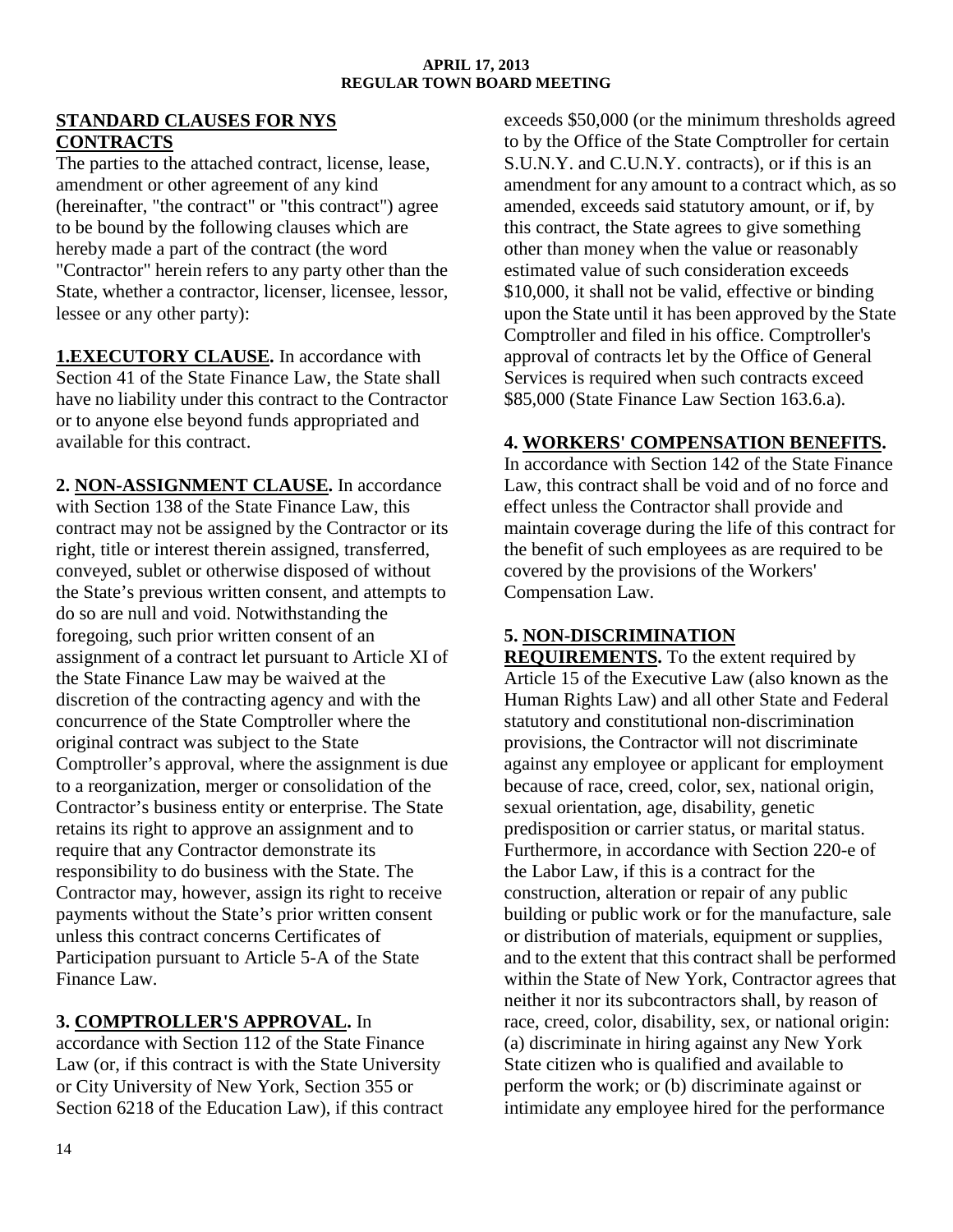of work under this contract. If this is a building service contract as defined in Section 230 of the Labor Law, then, in accordance with Section 239 thereof, Contractor agrees that neither it nor its subcontractors shall by reason of race, creed, color, national origin, age, sex or disability: (a) discriminate in hiring against any New York State citizen who is qualified and available to perform the work; or (b) discriminate against or intimidate any employee hired for the performance of work under this contract. Contractor is subject to fines of \$50.00 per person per day for any violation of Section 220-e or Section 239 as well as possible termination of this contract and forfeiture of all moneys due hereunder for a second or subsequent violation.

**6. WAGE AND HOURS PROVISIONS.** If this is a public work contract covered by Article 8 of the Labor Law or a building service contract covered by Article 9 thereof, neither Contractor's employees nor the employees of its subcontractors may be required or permitted to work more than the number of hours or days stated in said statutes, except as otherwise provided in the Labor Law and as set forth in prevailing wage and supplement schedules issued by the State Labor Department. Furthermore, Contractor and its subcontractors must pay at least the prevailing wage rate and pay or provide the prevailing supplements, including the premium rates for overtime pay, as determined by the State Labor Department in accordance with the Labor Law. Additionally, effective April 28, 2008, if this is a public work contract covered by Article 8 of the Labor Law, the Contractor understands and agrees that the filing of payrolls in a manner consistent with Subdivision 3-a of Section 220 of the Labor Law shall be a condition precedent to payment by the State of any State approved sums due and owing for work done upon the project.

# **7. NON-COLLUSIVE BIDDING**

**CERTIFICATION.** In accordance with Section 139-d of the State Finance Law, if this contract was awarded based upon the submission of bids, Contractor affirms, under penalty of perjury, that its bid was arrived at independently and without collusion aimed at restricting competition.

Contractor further affirms that, at the time Contractor submitted its bid, an authorized and responsible person executed and delivered to the State a non-collusive bidding certification on Contractor's behalf.

# **8. INTERNATIONAL BOYCOTT**

**PROHIBITION**. In accordance with Section 220-f of the Labor Law and Section 139-h of the State Finance Law, if this contract exceeds \$5,000, the Contractor agrees, as a material condition of the contract, that neither the Contractor nor any substantially owned or affiliated person, firm, partnership or corporation has participated, is participating, or shall participate in an international boycott in violation of the federal Export Administration Act of 1979 (50 USC App. Sections 2401 et seq.) or regulations thereunder. If such Contractor, or any of the aforesaid affiliates of Contractor, is convicted or is otherwise found to have violated said laws or regulations upon the final determination of the United States Commerce Department or any other appropriate agency of the United States subsequent to the contract's execution, such contract, amendment or modification thereto shall be rendered forfeit and void. The Contractor shall so notify the State Comptroller within five (5) business days of such conviction, determination or disposition of appeal (2NYCRR 105.4).

**9. SET-OFF RIGHTS.** The State shall have all of its common law, equitable and statutory rights of set-off. These rights shall include, but not be limited to, the State's option to withhold for the purposes of set-off any moneys due to the Contractor under this contract up to any amounts due and owing to the State with regard to this contract, any other contract with any State department or agency, including any contract for a term commencing prior to the term of this contract, plus any amounts due and owing to the State for any other reason including, without limitation, tax delinquencies, fee delinquencies or monetary penalties relative thereto. The State shall exercise its set-off rights in accordance with normal State practices including, in cases of set-off pursuant to an audit, the finalization of such audit by the State agency, its representatives, or the State Comptroller.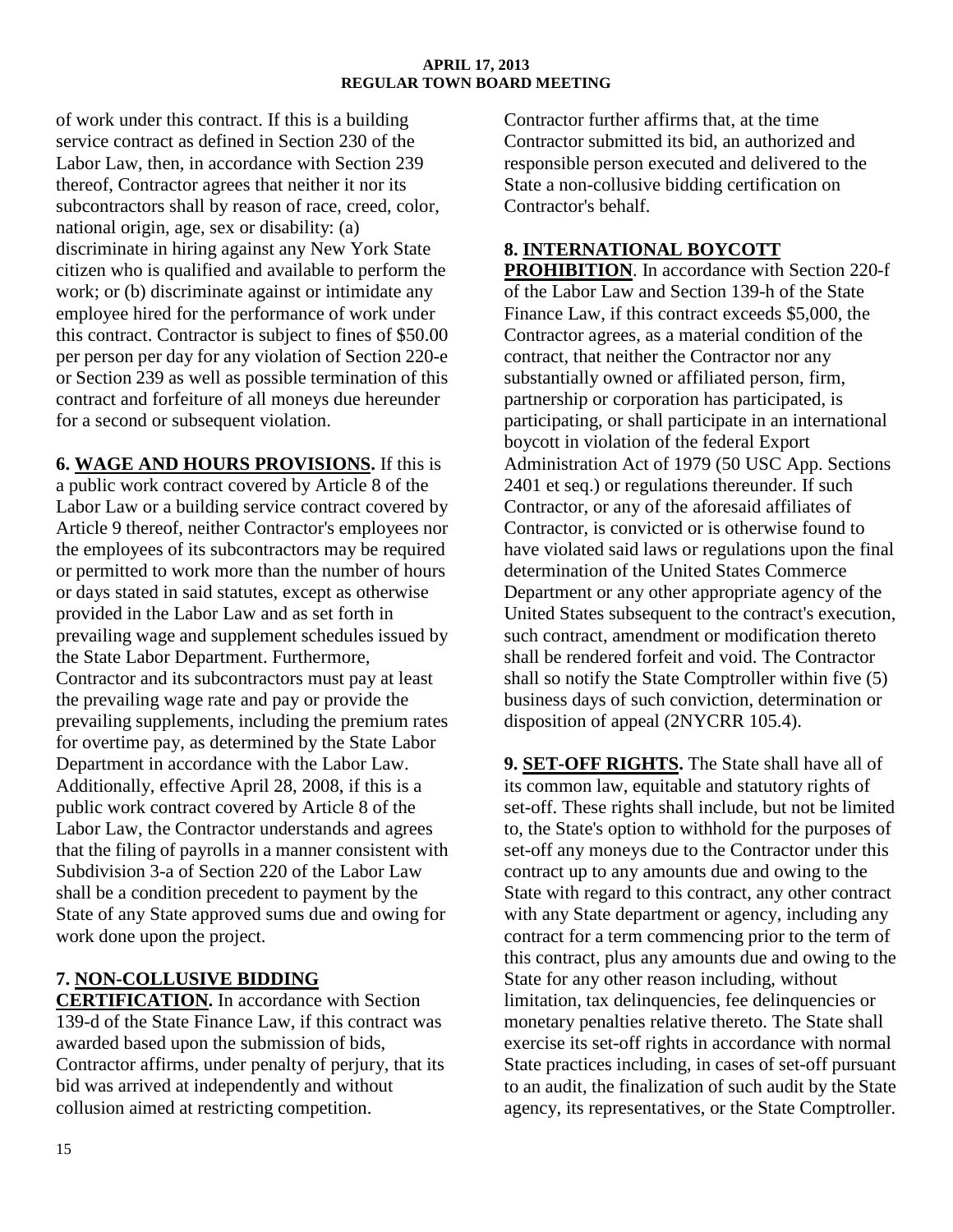**10. RECORDS.** The Contractor shall establish and maintain complete and accurate books, records, documents, accounts and other evidence directly pertinent to performance under this contract (hereinafter, collectively, "the Records"). The Records must be kept for the balance of the calendar year in which they were made and for six (6) additional years thereafter. The State Comptroller, the Attorney General and any other person or entity authorized to conduct an examination, as well as the agency or agencies involved in this contract, shall have access to the Records during normal business hours at an office of the Contractor within the State of New York or, if no such office is available, at a mutually agreeable and reasonable venue within the State, for the term specified above for the purposes of inspection, auditing and copying. The State shall take reasonable steps to protect from public disclosure any of the Records which are exempt from disclosure under Section 87 of the Public Officers Law (the "Statute") provided that: (i) the Contractor shall timely inform an appropriate State official, in writing, that said records should not be disclosed; and (ii) said records shall be sufficiently identified; and (iii) designation of said records as exempt under the Statute is reasonable. Nothing contained herein shall diminish, or in any way adversely affect, the State's right to discovery in any pending or future litigation.

## **11. IDENTIFYING INFORMATION AND PRIVACY NOTIFICATION**. (a) Identification

Number(s). Every invoice or New York State Claim for Payment submitted to a New York State agency by a payee, for payment for the sale of goods or services or for transactions (e.g., leases, easements, licenses, etc.) related to real or personal property must include the payee's identification number. The number is any or all of the following: (i) the payee's Federal employer identification number, (ii) the payee's Federal social security number, and/or (iii) the payee's Vendor Identification Number assigned by the Statewide Financial System. Failure to include such number or numbers may delay payment. Where the payee does not have such number or numbers, the payee, on its invoice or

Claim for Payment, must give the reason or reasons why the payee does not have such number or numbers.

(b) Privacy Notification. (1) The authority to request the above personal information from a seller of goods or services or a lessor of real or personal property, and the authority to maintain such information, is found in Section 5 of the State Tax Law. Disclosure of this information by the seller or lessor to the State is mandatory. The principal purpose for which the information is collected is to enable the State to identify individuals, businesses and others who have been delinquent in filing tax returns or may have understated their tax liabilities and to generally identify persons affected by the taxes administered by the Commissioner of Taxation and Finance. The information will be used for tax administration purposes and for any other purpose authorized by law. (2) The personal information is requested by the purchasing unit of the agency contracting to purchase the goods or services or lease the real or personal property covered by this contract or lease. The information is maintained in the Statewide Financial System by the Vendor Management Unit within the Bureau of State Expenditures, Office of the State Comptroller, 110 State Street, Albany, New York 12236.

# **12. EQUAL EMPLOYMENT OPPORTUNITIES FOR MINORITIES AND**

**WOMEN.** In accordance with Section 312 of the Executive Law and 5 NYCRR 143, if this contract is: (i) a written agreement or purchase order instrument, providing for a total expenditure in excess of \$25,000.00, whereby a contracting agency is committed to expend or does expend funds in return for labor, services, supplies, equipment, materials or any combination of the foregoing, to be performed for, or rendered or furnished to the contracting agency; or (ii) a written agreement in excess of \$100,000.00 whereby a contracting agency is committed to expend or does expend funds for the acquisition, construction, demolition, replacement, major repair or renovation of real property and improvements thereon; or (iii) a written agreement in excess of \$100,000.00 whereby the owner of a State assisted housing project is committed to expend or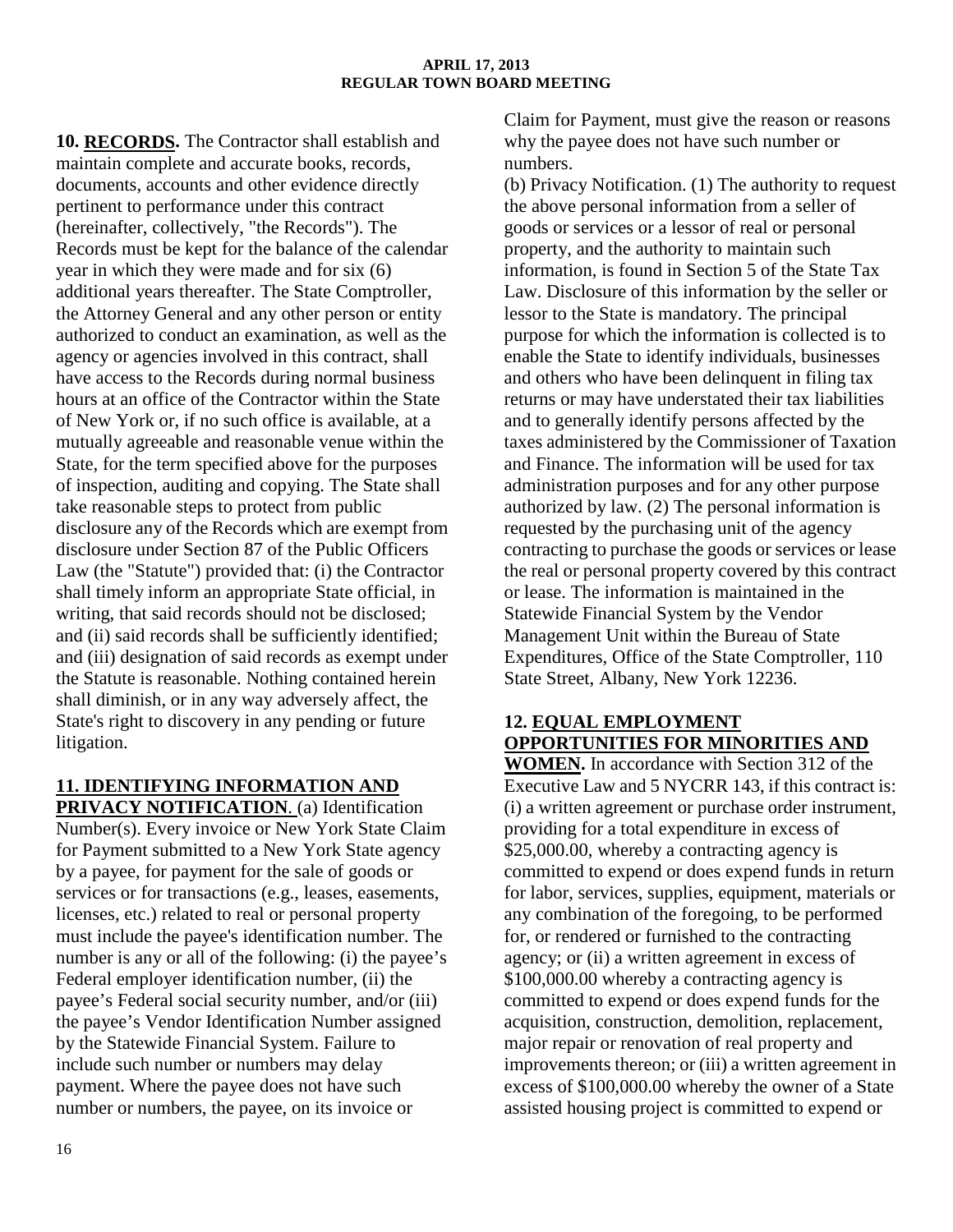does expend funds for the acquisition, construction, demolition, replacement, major repair or renovation of real property and improvements thereon for such project, then the following shall apply and by signing this agreement the Contractor certifies and affirms that it is Contractor's equal employment opportunity policy that:

(a) The Contractor will not discriminate against employees or applicants for employment because of race, creed, color, national origin, sex, age, disability or marital status, shall make and document its conscientious and active efforts to employ and utilize minority group members and women in its work force on State contracts and will undertake or continue existing programs of affirmative action to ensure that minority group members and women are afforded equal employment opportunities without discrimination. Affirmative action shall mean recruitment, employment, job assignment, promotion, upgradings, demotion, transfer, layoff, or termination and rates of pay or other forms of compensation;

(b) at the request of the contracting agency, the Contractor shall request each employment agency, labor union, or authorized representative of workers with which it has a collective bargaining or other agreement or understanding, to furnish a written statement that such employment agency, labor union or representative will not discriminate on the basis of race, creed, color, national origin, sex, age, disability or marital status and that such union or representative will affirmatively cooperate in the implementation of the Contractor's obligations herein; and

(c) the Contractor shall state, in all solicitations or advertisements for employees, that, in the performance of the State contract, all qualified applicants will be afforded equal employment opportunities without discrimination because of race, creed, color, national origin, sex, age, disability or marital status.

Contractor will include the provisions of "a", "b", and "c" above, in every subcontract over \$25,000.00 for the construction, demolition, replacement, major repair, renovation, planning or design of real property and improvements thereon (the "Work") except where the Work is for the beneficial use of the

Contractor. Section 312 does not apply to: (i) work, goods or services unrelated to this contract; or (ii) employment outside New York State. The State shall consider compliance by a contractor or subcontractor with the requirements of any federal law concerning equal employment opportunity which effectuates the purpose of this section. The contracting agency shall determine whether the imposition of the requirements of the provisions hereof duplicate or conflict with any such federal law and if such duplication or conflict exists, the contracting agency shall waive the applicability of Section 312 to the extent of such duplication or conflict. Contractor will comply with all duly promulgated and lawful rules and regulations of the Department of Economic Development's Division of Minority and Women's Business Development pertaining hereto.

**13. CONFLICTING TERMS.** In the event of a conflict between the terms of the contract (including any and all attachments thereto and amendments thereof) and the terms of this Appendix A, the terms of this Appendix A shall control.

14. GOVERNING LAW. This contract shall be governed by the laws of the State of New York except where the Federal supremacy clause requires otherwise.

**15. LATE PAYMENT**. Timeliness of payment and any interest to be paid to Contractor for late payment shall be governed by Article 11-A of the State Finance Law to the extent required by law.

**16. NO ARBITRATION.** Disputes involving this contract, including the breach or alleged breach thereof, may not be submitted to binding arbitration (except where statutorily authorized), but must, instead, be heard in a court of competent jurisdiction of the State of New York.

**17. SERVICE OF PROCESS**. In addition to the methods of service allowed by the State Civil Practice Law & Rules ("CPLR"), Contractor hereby consents to service of process upon it by registered or certified mail, return receipt requested. Service hereunder shall be complete upon Contractor's actual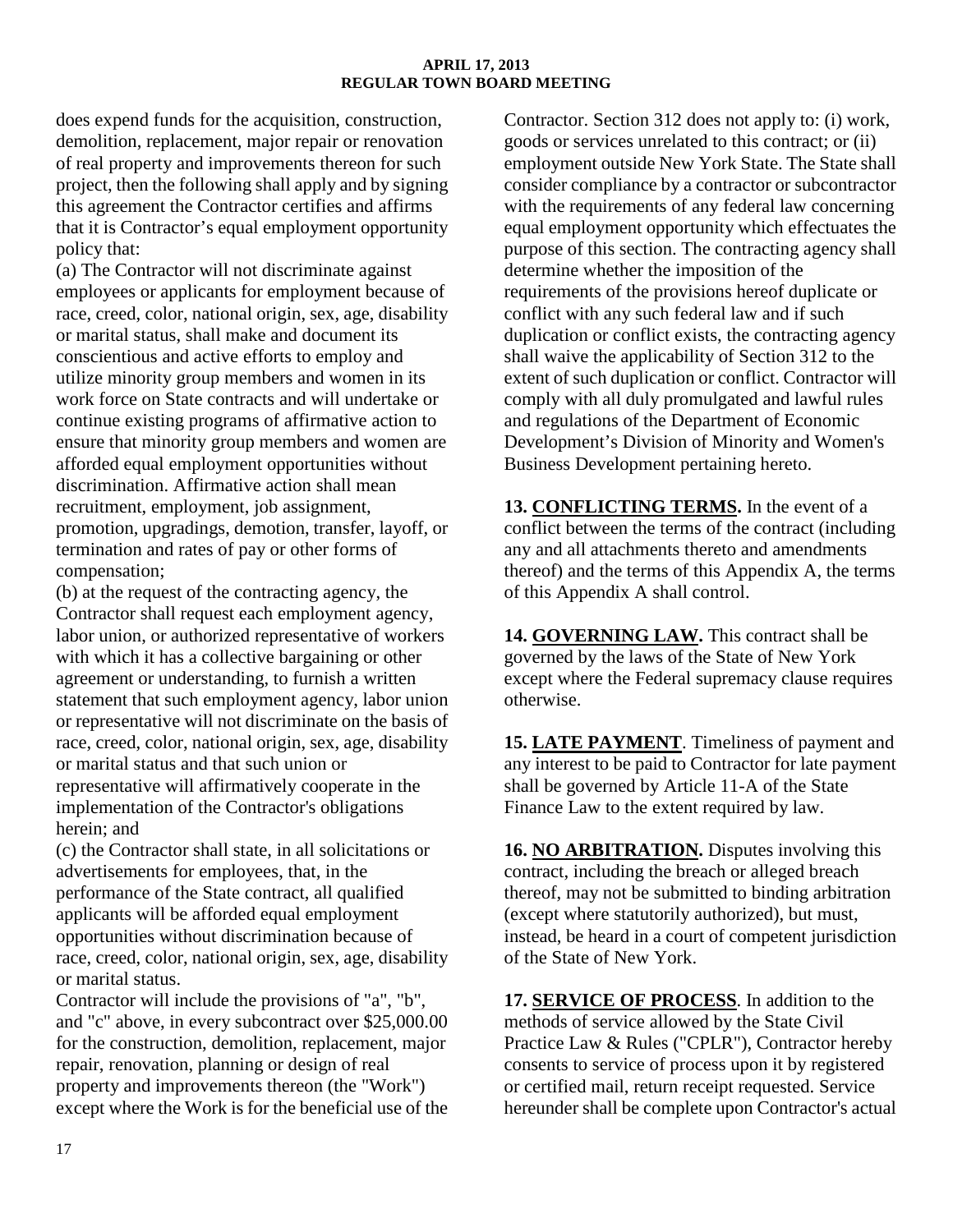receipt of process or upon the State's receipt of the return thereof by the United States Postal Service as refused or undeliverable. Contractor must promptly notify the State, in writing, of each and every change of address to which service of process can be made. Service by the State to the last known address shall be sufficient. Contractor will have thirty (30) calendar days after service hereunder is complete in which to respond.

# **18. PROHIBITION ON PURCHASE OF**

**TROPICAL HARDWOODS** . The Contractor certifies and warrants that all wood products to be used under this contract award will be in accordance with, but not limited to, the specifications and provisions of Section 165 of the State Finance Law, (Use of Tropical Hardwoods) which prohibits purchase and use of tropical hardwoods, unless specifically exempted, by the State or any governmental agency or political subdivision or public benefit corporation. Qualification for an exemption under this law will be the responsibility of the contractor to establish to meet with the approval of the State.

In addition, when any portion of this contract involving the use of woods, whether supply or installation, is to be performed by any subcontractor, the prime Contractor will indicate and certify in the submitted bid proposal that the subcontractor has been informed and is in compliance with specifications and provisions regarding use of tropical hardwoods as detailed in §165 State Finance Law. Any such use must meet with the approval of the State; otherwise, the bid may not be considered responsive. Under bidder certifications, proof of qualification for exemption will be the responsibility of the Contractor to meet with the approval of the State.

# **19. MACBRIDE FAIR EMPLOYMENT**

**PRINCIPLES.** In accordance with the MacBride Fair Employment Principles (Chapter 807 of the Laws of 1992), the Contractor hereby stipulates that the Contractor either (a) has no business operations in Northern Ireland, or (b) shall take lawful steps in good faith to conduct any business operations in Northern Ireland in accordance with the MacBride

Fair Employment Principles (as described in Section 165 of the New York State Finance Law), and shall permit independent monitoring of compliance with such principles.

# **20. OMNIBUS PROCUREMENT ACT OF 1992 .**

It is the policy of New York State to maximize opportunities for the participation of New York State business enterprises, including minority and women-owned business enterprises as bidders, subcontractors and suppliers on its procurement contracts.

Information on the availability of New York State subcontractors and suppliers is available from: NYS Department of Economic Development Division for Small Business 30 South Pearl St -- 7th Floor Albany, New York 12245 Telephone: 518-292-5220 Fax: 518-292-5884 [http://www.empire.state.ny.us](http://www.empire.state.ny.us/) 

A directory of certified minority and women-owned business enterprises is available from: NYS Department of Economic Development Division of Minority and Women's Business Development 30 South Pearl St -- 2nd Floor Albany, New York 12245 Telephone: 518-292-5250 Fax: 518-292-5803 [http://www.empire.state.ny.us](http://www.empire.state.ny.us/) 

The Omnibus Procurement Act of 1992 requires that by signing this bid proposal or contract, as applicable, Contractors certify that whenever the total bid amount is greater than \$1 million: (a) The Contractor has made reasonable efforts to encourage the participation of New York State Business Enterprises as suppliers and subcontractors, including certified minority and women-owned business enterprises, on this project, and has retained the documentation of these efforts to be provided upon request to the State; (b) The Contractor has complied with the Federal Equal Opportunity Act of 1972 (P.L. 92-261), as amended;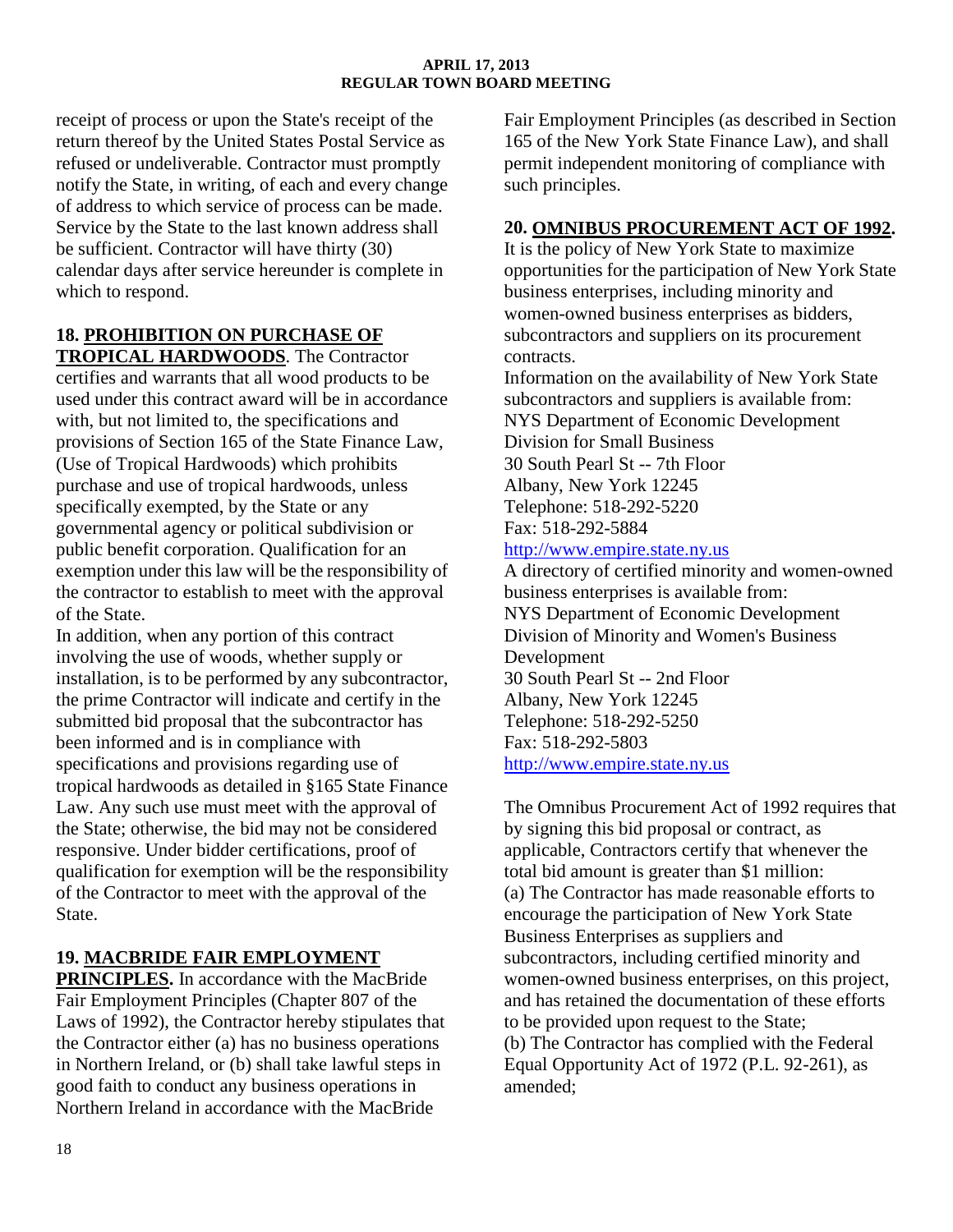(c) The Contractor agrees to make reasonable efforts to provide notification to New York State residents of employment opportunities on this project through listing any such positions with the Job Service Division of the New York State Department of Labor, or providing such notification in such manner as is consistent with existing collective bargaining contracts or agreements. The Contractor agrees to document these efforts and to provide said documentation to the State upon request; and (d) The Contractor acknowledges notice that the State may seek to obtain offset credits from foreign countries as a result of this contract and agrees to cooperate with the State in these efforts.

# **21. RECIPROCITY AND SANCTIONS**

**PROVISIONS.** Bidders are hereby notified that if their principal place of business is located in a country, nation, province, state or political subdivision that penalizes New York State vendors, and if the goods or services they offer will be substantially produced or performed outside New York State, the Omnibus Procurement Act 1994 and 2000 amendments (Chapter 684 and Chapter 383, respectively) require that they be denied contracts which they would otherwise obtain. NOTE: As of May 15, 2002, the list of discriminatory jurisdictions subject to this provision includes the states of South Carolina, Alaska, West Virginia, Wyoming, Louisiana and Hawaii. Contact NYS Department of Economic Development for a current list of jurisdictions subject to this provision.

# **22. COMPLIANCE WITH NEW YORK STATE INFORMATION SECURITY BREACH AND**

**NOTIFICATION ACT.** Contractor shall comply with the provisions of the New York State Information Security Breach and Notification Act (General Business Law Section 899-aa; State Technology Law Section 208).

# **23. COMPLIANCE WITH CONSULTANT**

**DISCLOSURE LAW.** If this is a contract for consulting services, defined for purposes of this requirement to include analysis, evaluation, research, training, data processing, computer programming, engineering, environmental, health, and mental health services, accounting, auditing, paralegal, legal or similar services, then, in accordance with Section 163 (4-g) of the State Finance Law (as amended by Chapter 10 of the Laws of 2006), the Contractor shall timely, accurately and properly comply with the requirement to submit an annual employment report for the contract to the agency that awarded the contract, the Department of Civil Service and the State Comptroller

# **24. PROCUREMENT LOBBYING .** To the extent

this agreement is a "procurement contract" as defined by

State Finance Law Sections 139-j and 139-k, by signing this agreement the contractor certifies and affirms that all disclosures made in accordance with State Finance Law Sections 139-j and 139-k are complete, true and accurate. In the event such certification is found to be intentionally false or intentionally incomplete, the State may terminate the agreement by providing written notification to the Contractor in accordance with the terms of the agreement.

# **25. CERTIFICATION OF REGISTRATION TO COLLECT SALES AND COMPENSATING USE TAX BY CERTAIN STATE CONTRACTORS, AFFILIATES AND SUBCONTRACTORS**.

To the extent this agreement is a contract as defined by Tax Law Section 5-a, if the contractor fails to make the certification required by Tax Law Section 5-a or if during the term of the contract, the Department of Taxation and Finance or the covered agency, as defined by Tax Law 5-a, discovers that the certification, made under penalty of perjury, is false, then such failure to file or false certification shall be a material breach of this contract and this contract may be terminated, by providing written notification to the Contractor in accordance with the terms of the agreement, if the covered agency determines that such action is in the best interest of the State.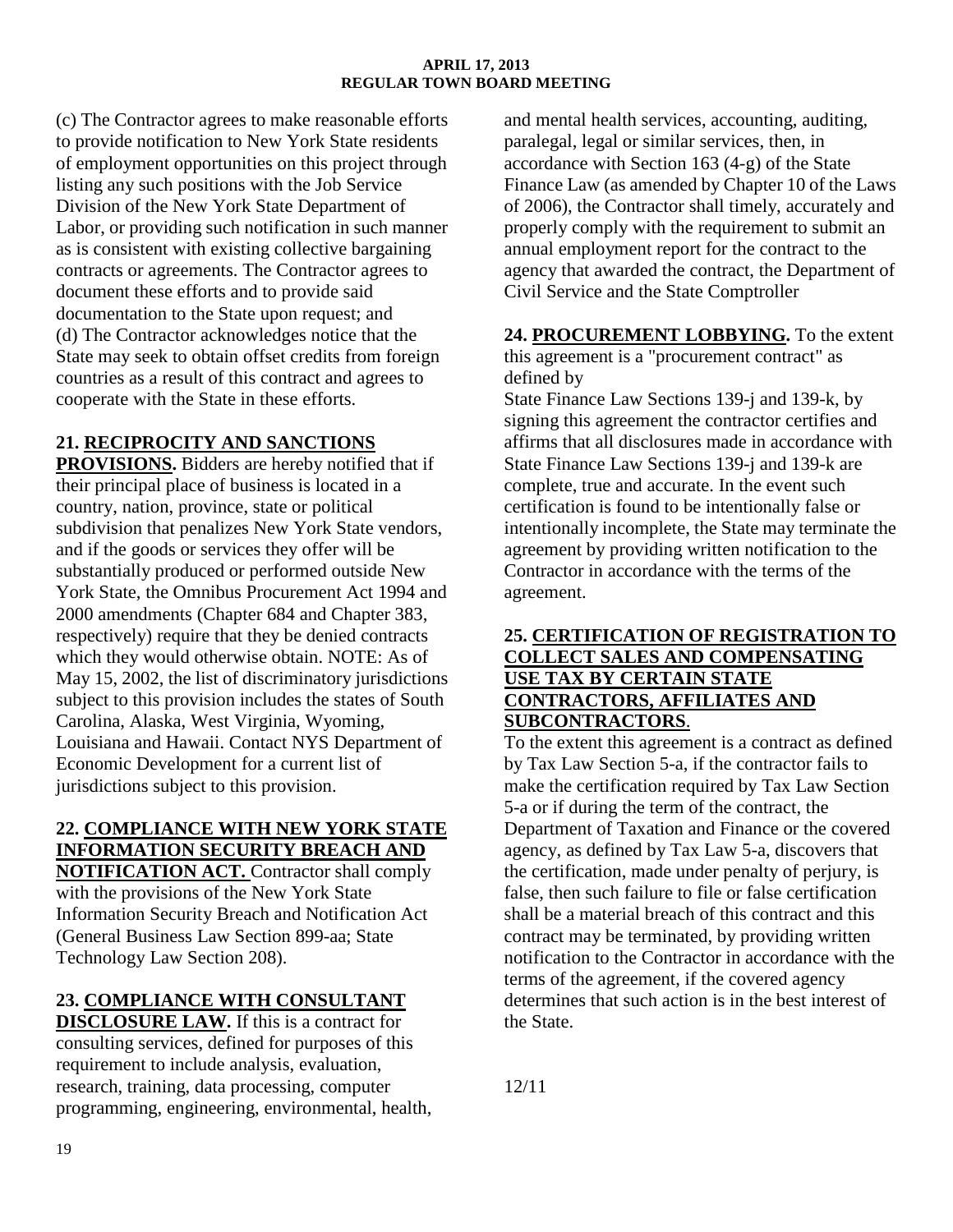# **APPENDIX A-1: SUPPLEMENTAL TITLE VI PROVISIONS (CIVIL RIGHTS ACT)**

During the performance of this contract, the contractor, for itself, its assignees and successors in interest (hereinafter referred to as the "contractor") agrees as follows:

- (1) **Compliance with Regulations:** The contractor shall comply with the Regulation relative to nondiscrimination in Federally-assisted programs of the Department of Transportation of the United States, Title 49, Code of Federal Regulations, Part 21, and the Federal Highway Administration (hereinafter "FHWA") Title 23, Code of Federal Regulations, Part 200 as they may be amended from time to time, (hereinafter referred to as the Regulations), which are herein incorporated by reference and made a part of this contract.
- (2) **Nondiscrimination:** The Contractor, with regard to the work performed by it during the contract, shall not discriminate on the grounds of race, color, or national origin, sex, age, and disability/handicap in the selection and retention of subcontractors, including procurements of materials and leases of equipment. The contractor shall not participate either directly or indirectly in the discrimination prohibited by 49 CFR, section 21.5 of the Regulations, including employment practices when the contract covers a program set forth in Appendix B of the Regulations.
- (3) **Solicitations for Subcontractors, Including Procurements of Materials and Equipment:** In all solicitations either by competitive bidding or negotiation made by the contractor for work to be performed under a subcontract, including procurements of materials or leases of equipment, each potiential subcontactor or supplier shall be notified by the contractor of the contractor's obligations under this contract and the Regulations relative to nondiscrimination on the grounds of race, color, or national origin, sex, age, and disability/handicap.
- (4) **Information and Reports:** The contractor shall provide all information and reports required by the Regulations or directives issued pursuant thereto, and shall permit access to its books, records, accounts, other sources of information, and its facilities as may be determined by NYSDOT or the FHWA to be pertinent to ascertain compliance with such Regulations, orders and instructions. Where any information required of a contractor is in the exclusive possession of another who fails or refuses to furnish this information the contractor shall so certify to NYSDOT's Office of Civil Rights or FHWA, as appropriate, and shall set forth what efforts it has made to obtain the information.
- (5) **Sanctions for Noncompliance:** In the event of the contractor's noncompliance with the nondiscrimination provisions of this contract, NYSDOT shall impose such contract sanctions as it or the FHWA may determine to be appropriate, including, but not limited to:

(a.) withholding of payments to the contractor under the contract until the contractor complies, and/or (b.)cancellation, termination or suspension of the contract, in whole or in part.

(6) **Incorportation of Provisions:** The contractor shall include the provisions of paragraphs (1) through (6) in every subcontract, including procurements of materials and leases of equipment, unless exempt by the Regulations, or directives issued pursuant thereto.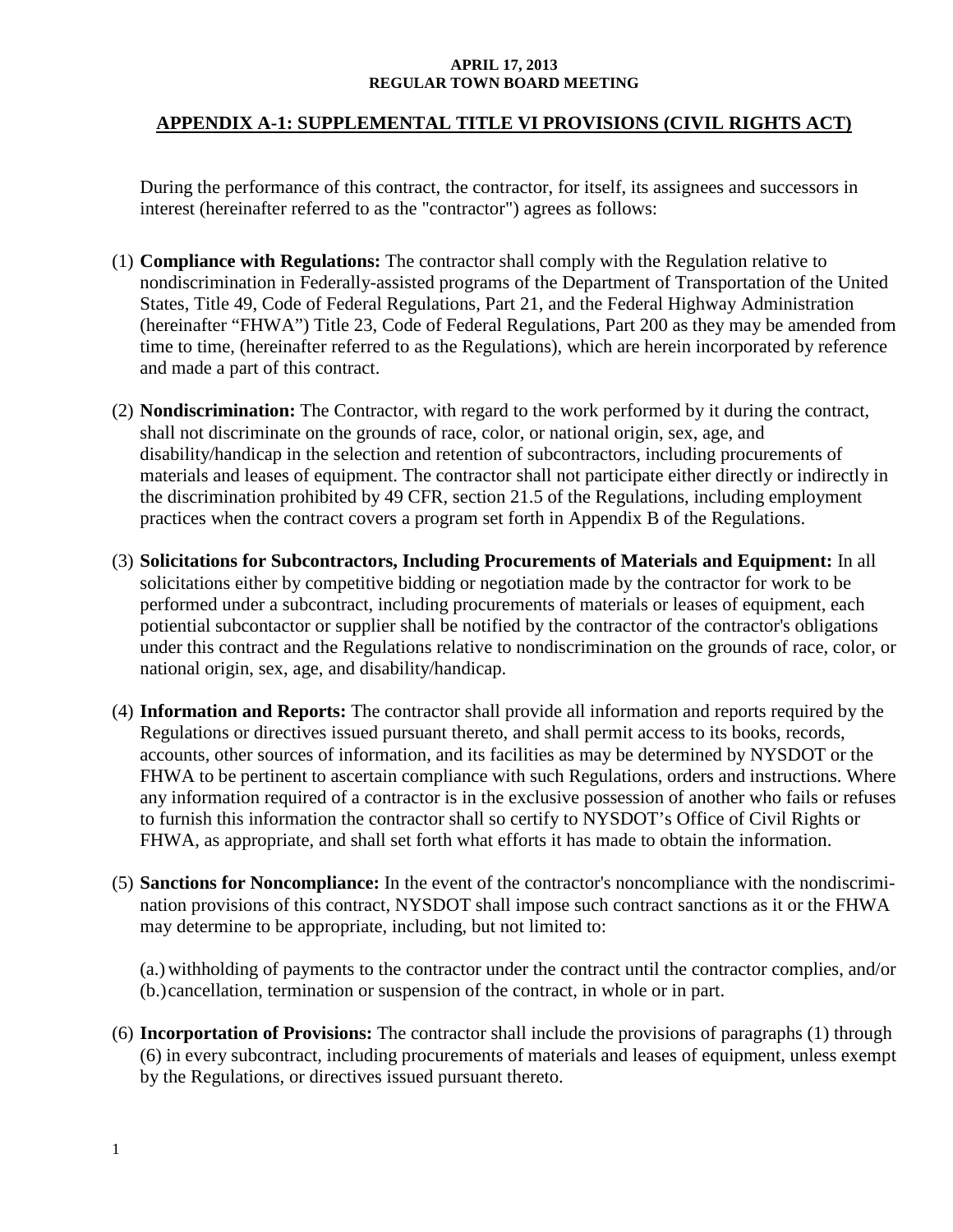The contractor shall take such action with respect to any subcontract.or procurement as NYSDOT or the FHWA may direct as a means of enforcing such provisions including sanctions for non-compliance: Provided, however, that, in the event a contractor becomes involved in, or is threatened with, litigation with a subcontractor or supplier as a result of such direction, the contractor may request NYSDOT to enter into such litigation to protect the interests of NYSDOT, and, in addition, the contractor may request the United States to enter into such litigation to protect the interests of the United States. 10/2010

# **APPENDIX 2 IRAN DIVESTMENT ACT**

As a result of the Iran Divestment Act of 2012 (Act), Chapter 1 of the 2012 Laws of New York, a new provision has been added to the State Finance Law (SFL), § 165-a, effective April 12, 2012. Under the Act, the Commissioner of the Office of General Services (OGS) will be developing a list (prohibited entities list) of "persons" who are engaged in "investment activities in Iran" (both are defined terms in the law). Pursuant to SFL § 165-a(3)(b), the initial list is expected to be issued no later than 120 days after the Act's effective date, at which time it will be posted on the OGS website.

By entering into this Contract, Contractor (or any assignee) certifies that once the prohibited entities list is posted on the OGS website, it will not utilize on such Contract any subcontractor that is identified on the prohibited entities list.

Additionally, Contractor agrees that after the list is posted on the OGS website, should it seek to renew or extend the Contract, it will be required to certify at the time the Contract is renewed or extended that it is not included on the prohibited entities list. Contractor also agrees that any proposed Assignee of the Contract will be required to certify that it is not on the prohibited entities list before the New York State Department of Transportation (NYSDOT) may approve a request for Assignment of Contract

During the term of the Contract, should NYSDOT receive information that a person is in violation of the above-referenced certification, NYSDOT will offer the person an opportunity to respond. If the person fails to demonstrate that it has ceased its engagement in the investment which is in violation of the Act within 90 days after the determination of such violation, then NYSDOT shall take such action as may be appropriate including, but not limited to, imposing sanctions, seeking compliance, recovering damages, or declaring the Contractor in default.

NYSDOT reserves the right to reject any request for assignment for an entity that appears on the prohibited entities list prior to the award of a contract, and to pursue a responsibility review with respect to any entity that is awarded a contract and appears on the prohibited entities list after contract award.

**SUSPEND THE RULES**-Motion Deputy Supervisor Underhill, second Councilman Zambito to suspend the rules to introduce additional resolutions. **Ayes:** Underhill, Zambito, Lang, Post **MOTION CARRIED by unanimous vote** (4-0)

# **RESOLUTION NO. 93:**

Deputy Supervisor Underhill offered the following: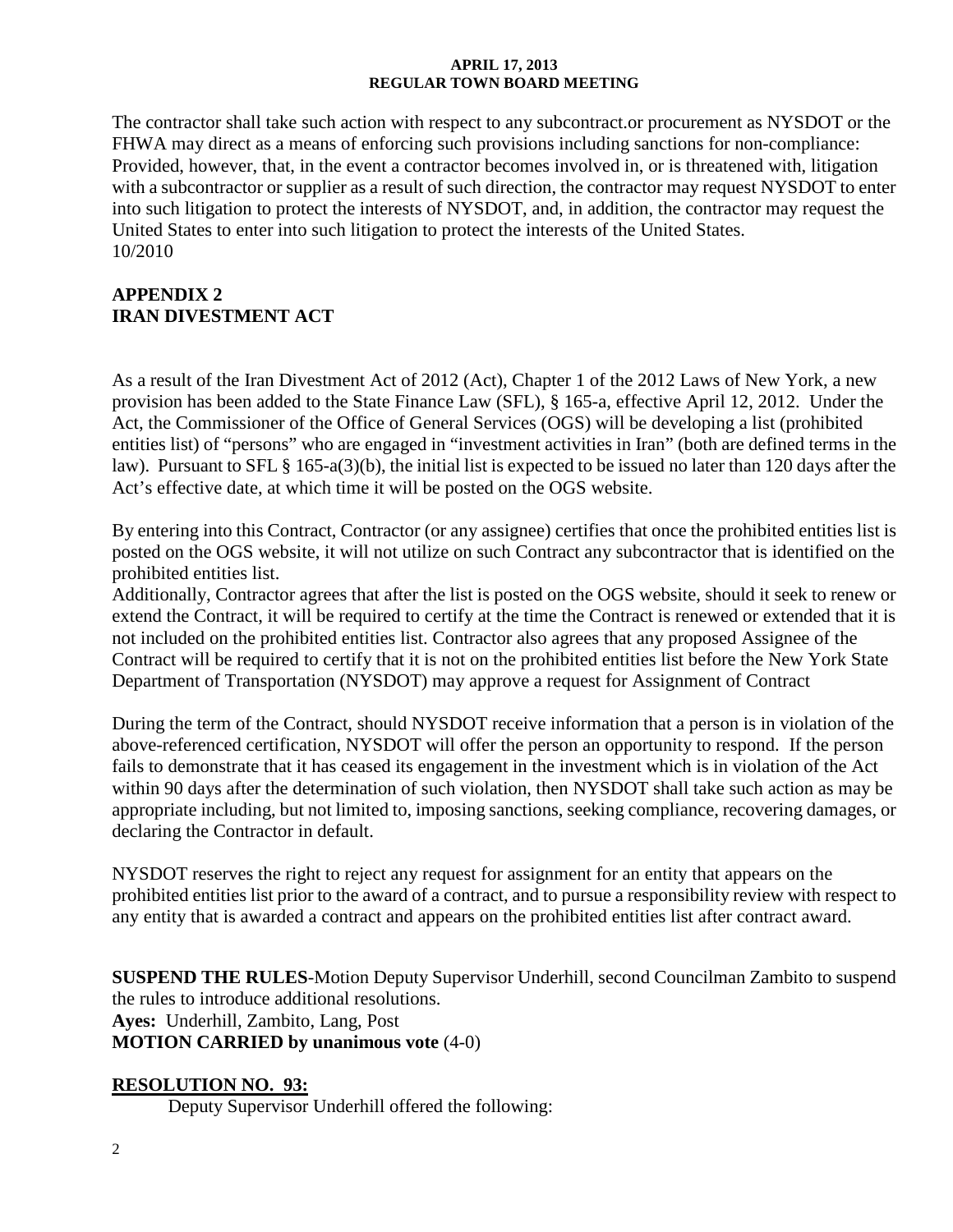## **RESOLUTION TO AUTHORIZE PURCHASE OF COMPUTER FOR ENGINEERING DEPARTMENT**

**WHEREAS,** the Engineering Department needs a tablet computer for working out in the field; and

**WHEREAS,** the lowest quote received for the tablet was from Lenova at a cost of \$1529.00 (quotes attached);

## **NOW, THEREFORE, BE IT**

**RESOLVED,** the Batavia Town Board hereby authorizes the purchase of one tablet computer from Lenova at a cost of \$1,529.00; and be it further

**RESOLVED,** the expenditure will be appropriated from line item A1440.200.

**Second by: Councilman Lang Ayes:** Underhill, Lang, Zambito, Post **APPROVED by unanimous vote** (4-0)

## **RESOLUTION NO. 94:**

Supervisor Post offered the following:

### **LEAD AGENCY STATUS SUBDIVISION SEVEN SPRINGS ROAD**

**WHEREAS,** the Town of Batavia Planning Board wishes to assume Lead Agency status for the proposed Development of approximately 100 acre subdivision west of Seven Springs Road, north of Route 5 in the Town of Batavia, for the development of 76 lots on vacant agricultural land to build approximately 120 single family and town home units; and

**WHEREAS,** the Batavia Town Board does not object to the Town of Batavia Planning Board assuming this role.

**RESOLVED,** the Batavia Town Board hereby authorizes the Supervisor to execute the attached SEQR Lead Agency Coordination Request Form designating the Town of Batavia Planning Board as Lead Agency for the proposed Subdivision, located in the Town of Batavia.

**Second by:** Deputy Supervisor Underhill **Ayes:** Post, Underhill, Zambito, Lang **APPROVED by unanimous vote** (4-0)

**Abstract No. 4-2013:** Motion Deputy Supervisor Underhill, second Councilman Lang to authorize the Supervisor to pay the following vouchers: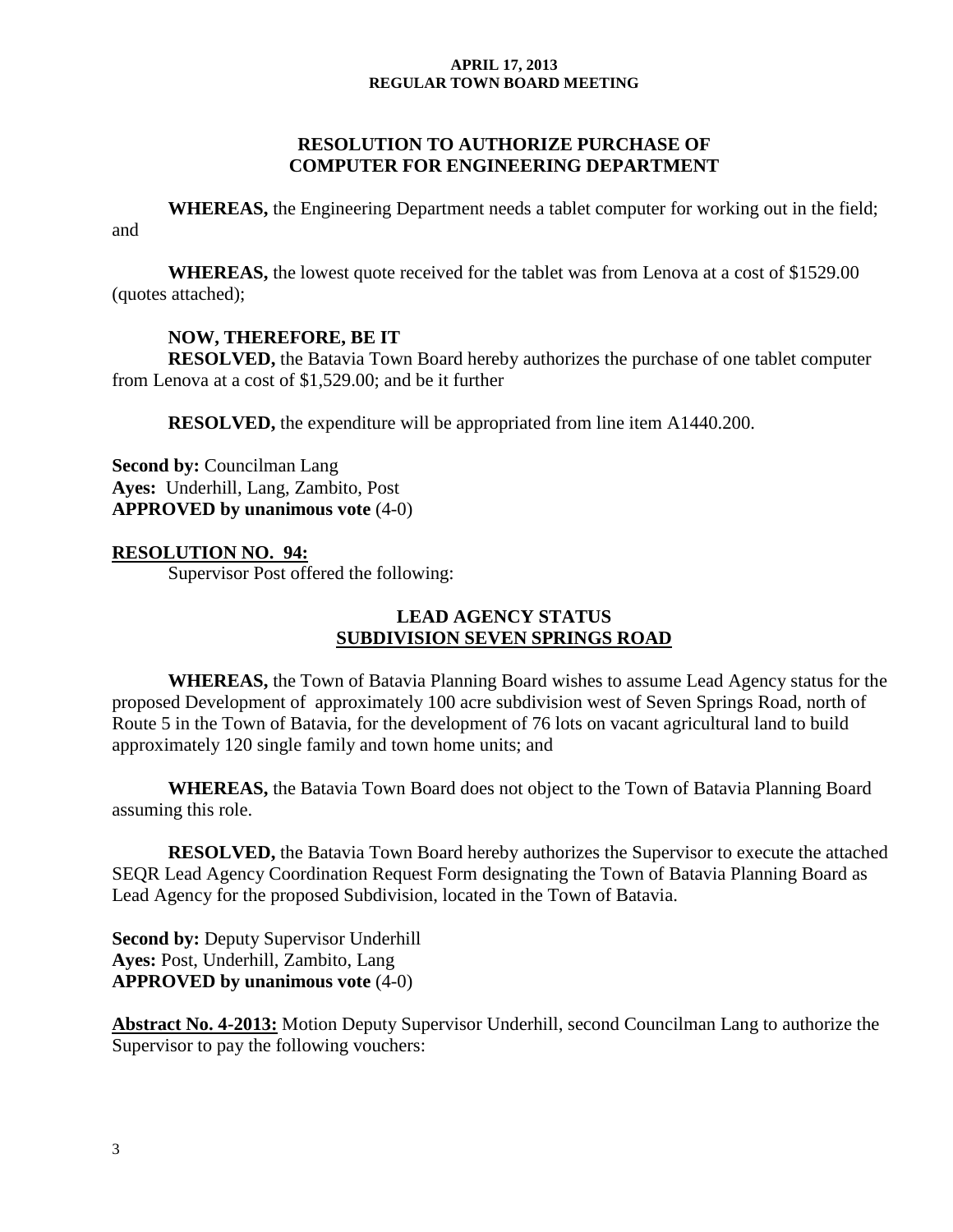| General                | \$62,315.66  |
|------------------------|--------------|
| Highway                | 64,601.94    |
| Sewer No. 1            | 8,103.99     |
| Sewer No. 2            | 8,924.98     |
| Water                  | 65,281.23    |
| Creek                  | 2,250.00     |
| <b>West Main Sewer</b> | 5,667.62     |
| NE of Route 98 Water   | 155.00       |
| <b>Total</b>           | \$217,300.42 |

Check numbers 17816 - 17836, 17838-17867, 17886-17914, ACH-\$33,005.15, Online-\$9,161.40 **Ayes:** Underhill, Lang, Zambito, Post **MOTION CARRIED by unanimous vote** (4-0)

# **DEPARTMENT REPORTS:**

The Supervisor expressed his appreciation to the Highway Department for their great job done this winter and having had nearly 100% attendance.

### **Supervisor's Report:**

**Status Report on expenditures and revenues** is available for the Board's review. The investment sheets will be entered into the minute book. The General and Reserve Funds are invested in a CD's paying a rate of .15% and .40%.

**GAM-** The GAM meeting is tomorrow evening. Hosted by the Town of Pembroke and will be held at the Log Cabin at 7:00 P.M.

### **COMMUNICATIONS:**

### **The Town Clerk reported on the following:**

**March Town Clerk monthly report collected a** total of \$3,231.46, remitted \$3,101.01 to the Supervisor for the Local Share.

**March Tax Collection report collected** a total of \$161,830.91, remitting \$3,269.95 to the Supervisor for Penalties Collected and the remainder to the County Treasurer

**Legislation-** Received an acknowledgement letter from Assemblyman Hawley receiving the Town's resolution in opposition of Assembly Bill 689; to amend the election law. Also, an

acknowledgement of receiving the Town's resolution opposing the enactment of the NY Safe Act.

**Town Clerk's Office** will be closing at 4:30 p.m. rather than at 7:00 p.m. on Wednesday, May 1.

### **COMMITTEE REPORTS:**

**PARK-** Councilman Zambito reported that the Genesee County ARC and the committee for the All Inclusive Park Project are continuing to work on the project. The major installation day will be May 8, the United Way Day of Caring and donations continue to come in.

The Supervisor praised the committee on their great work for a great cause and appreciates all the community support.

### **ADJOURNMENT:**

Motion Councilman Lang, second Councilman Zambito to adjourn the Regular Town Board Meeting at 7:30 P.M.